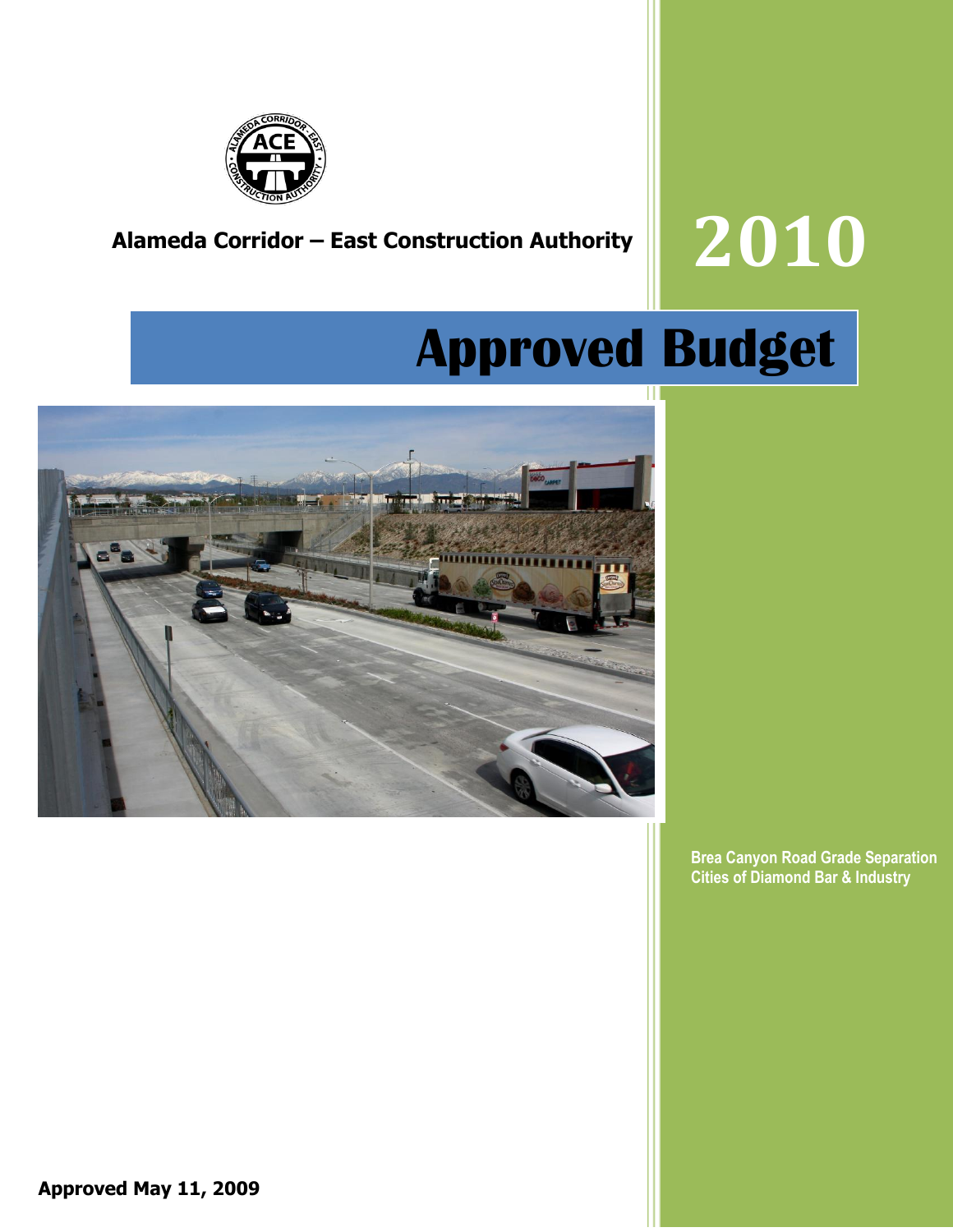# **Table of Contents**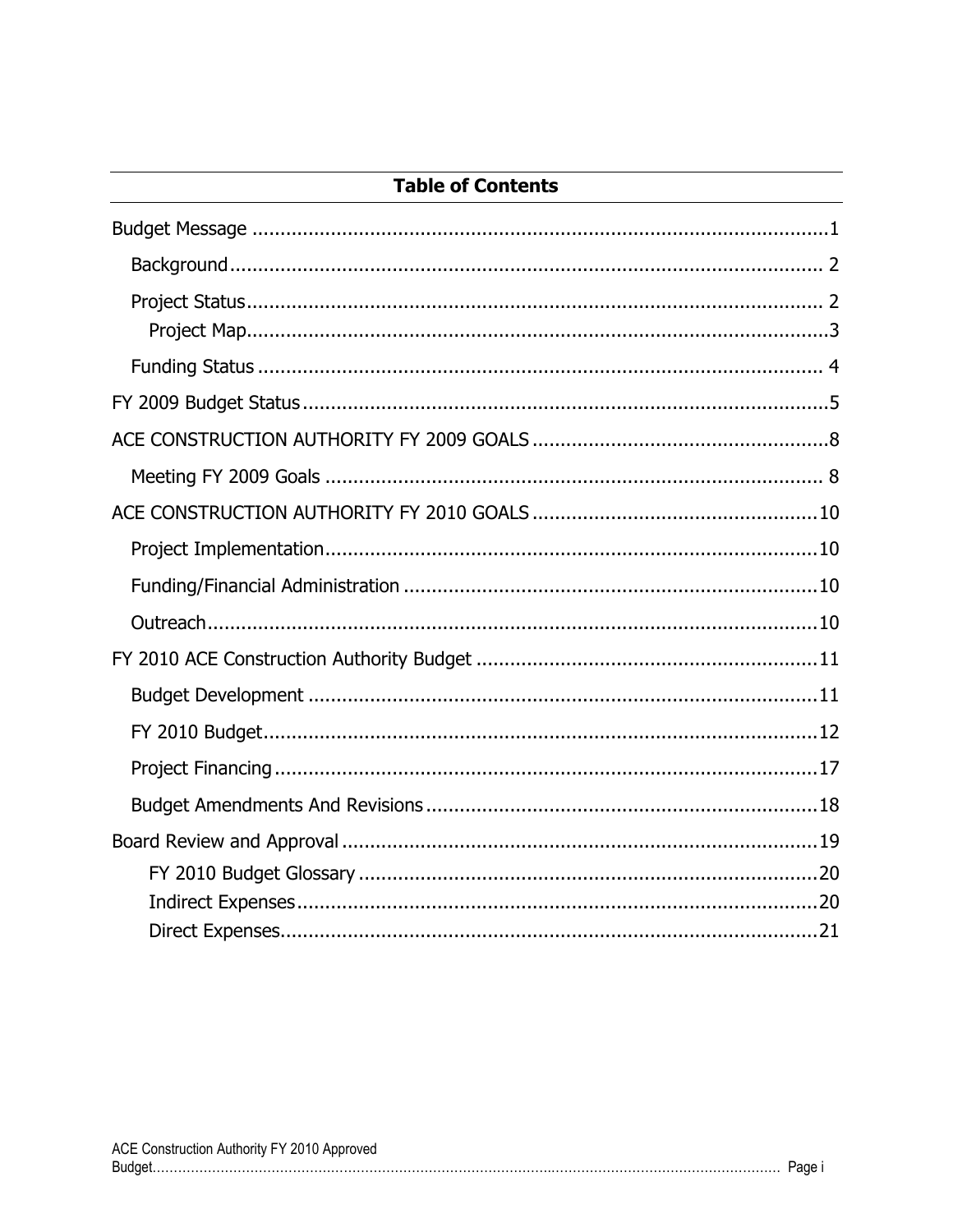## **Organization**

#### **Board of Directors**

**Councilman Tim Spohn** City of Industry **Chair** 

**Councilmember Rosemarie Vasquez** City of Montebello Vice Chair

> **Councilman Steve Atchley** City of Pomona

**Councilman David Gutierrez** City of San Gabriel

**Supervisor Gloria Molina** LA County Board of Supervisors

**Councilman Dave Spence** La Canada Flintridge, SGVCOG

**Councilmember Patricia Wallach** City of El Monte

> **Mayor Paul Eaton** Ex-Officio. City of Montclair

> > **Rick Richmond** Chief Executive Officer

#### **Office**

4900 Rivergrade Road Suite A120 Irwindale, CA 91706

Phone: (626) 962-9292 Fax: (626) 962-9393 Helpline: 888-ACE-1426 Web site: [www.theaceproject.org](http://www.theaceproject.org/)

# **San Gabriel Valley Council of Governments**

3452 E. Foothill Blvd. Suite 910 Pasadena, CA 91107

Phone: (626) 564-9702 Fax: (626) 564-1116 Web site: www.sgvcog.org

> Nicholas Conway Executive Director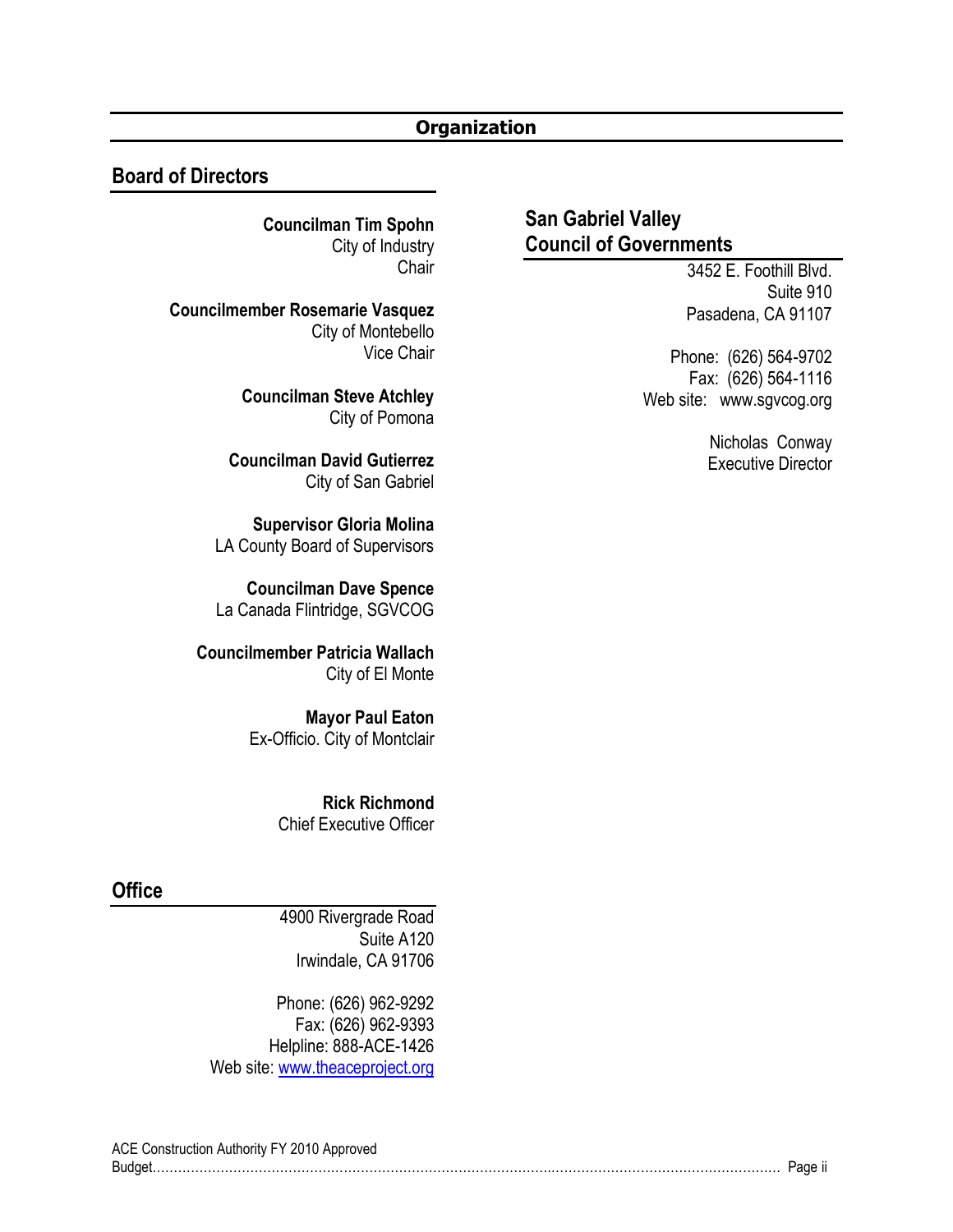### **Budget Message**

Progress on implementing the Alameda Corridor-East (ACE) Project is continuing, with five grade separations open, two in construction, our final Phase I project (Baldwin Avenue) in real estate acquisition, the Nogales Street project completing environmental clearance, and the San Gabriel Trench in design.

An updated study of the six remaining adopted grade separation sites should be completed by mid-FY 2010. This will provide a blueprint for implementation of the remainder of the adopted ACE Project.

Funding for the project was significantly enhanced by the passage of Measure R by L.A. County voters in November 2008. It will provide \$400 million for the ACE Project. In addition, we were successful in obtaining \$25.6 million in State funding for the Nogales Street grade separation from the State Bond grade separations fund.

Prospectively, we will be seeking additional project funding from the reauthorization of Federal transportation funding expected in 2009 or 2010. Two prior reauthorizations have provided more than \$200 million for the ACE Project. Finally, while the current economic climate and substantially reduced levels of ports traffic make it unlikely in the near term, some form of trade infrastructure user-benefit financing, such as container fees, will continue to be a prime potential source of project funding.

Rick Richmond Chief Executive Officer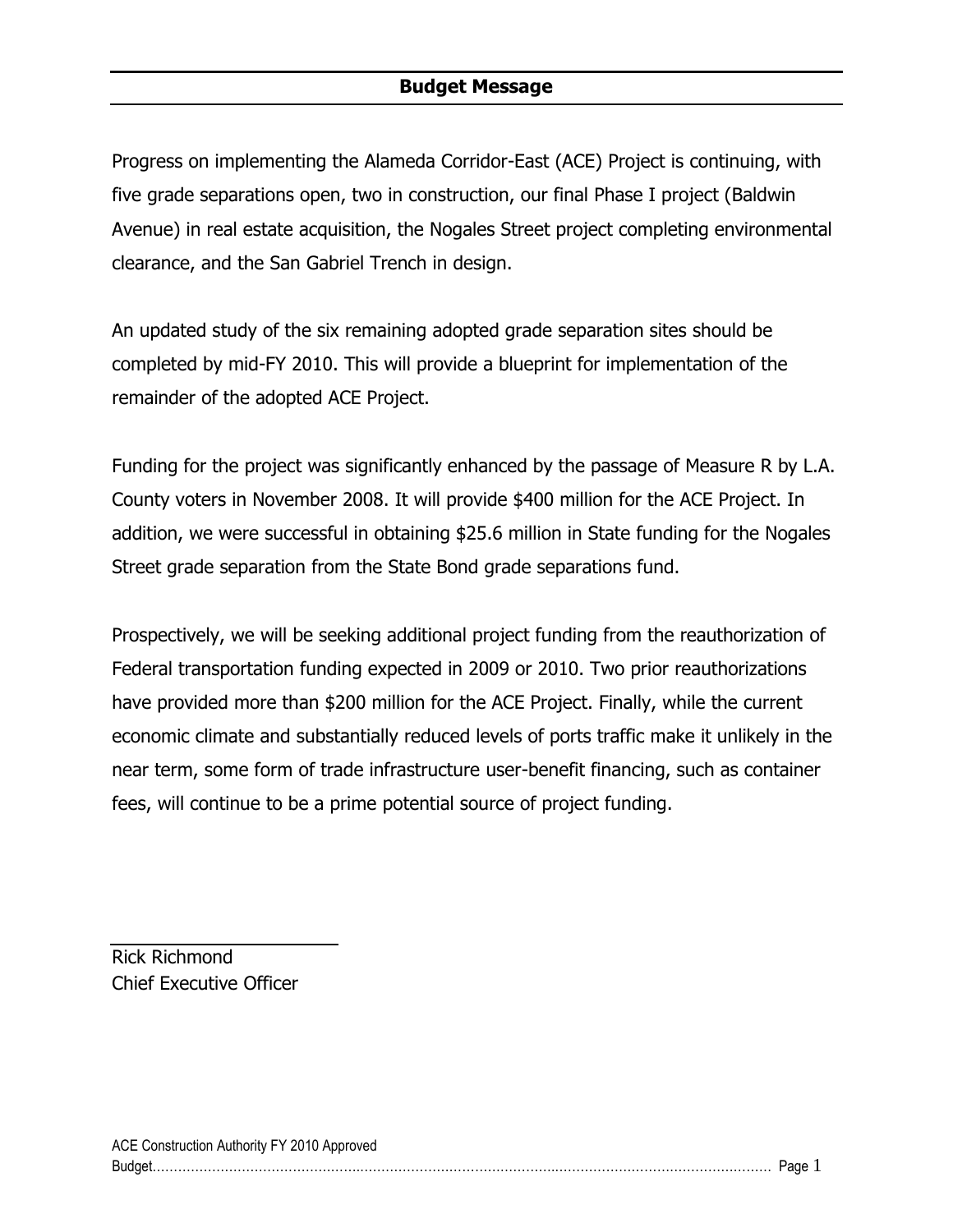# **Background**

The planning for the ACE Project, done in the late 1990s, was based on increases in train traffic through the San Gabriel Valley from the then current level of approximately 55 trains per day to approximately 160 by 2020. Until the current recession and its effect on international trade activity through the San Pedro Bay ports, growth in train traffic was tracking close to estimates. A significant drop off has occurred over the last two years and predicting its impact on long term projections is difficult until the current situation stabilizes and new growth patterns can be reliably predicted. There is little doubt, however, that growth will return nor is even the current level of grade crossing disruption at some of our heavily traveled locations tolerable.

The ACE Project includes safety improvements at 39 grade crossings located throughout the San Gabriel Valley and 22 grade crossing eliminations. ACE has completed five grade separations, implemented safety improvements throughout the San Gabriel Valley and is in the process of completing the remaining grade separations included in the first phase of the project. The original project estimate from 1998 has been updated to take into account inflation over the last 10 years, higher than anticipated right-of-way requirements and increased railroad and utility relocation costs. The ACE Board adopted in late 2007 an increase in the project cost estimate from \$910 million to \$1.404 billion.

#### **Project Status**

The following is a summary of the status of the active project components: Railroad Crossing Safety Improvements (39 crossings)

Completed

IR/RIS – Intelligent Roadway/Rail Signal System

• Initial installation of demo system unsuccessful; retrofit under study.

| ACE Construction Authority FY 2010 Approved |  |
|---------------------------------------------|--|
|                                             |  |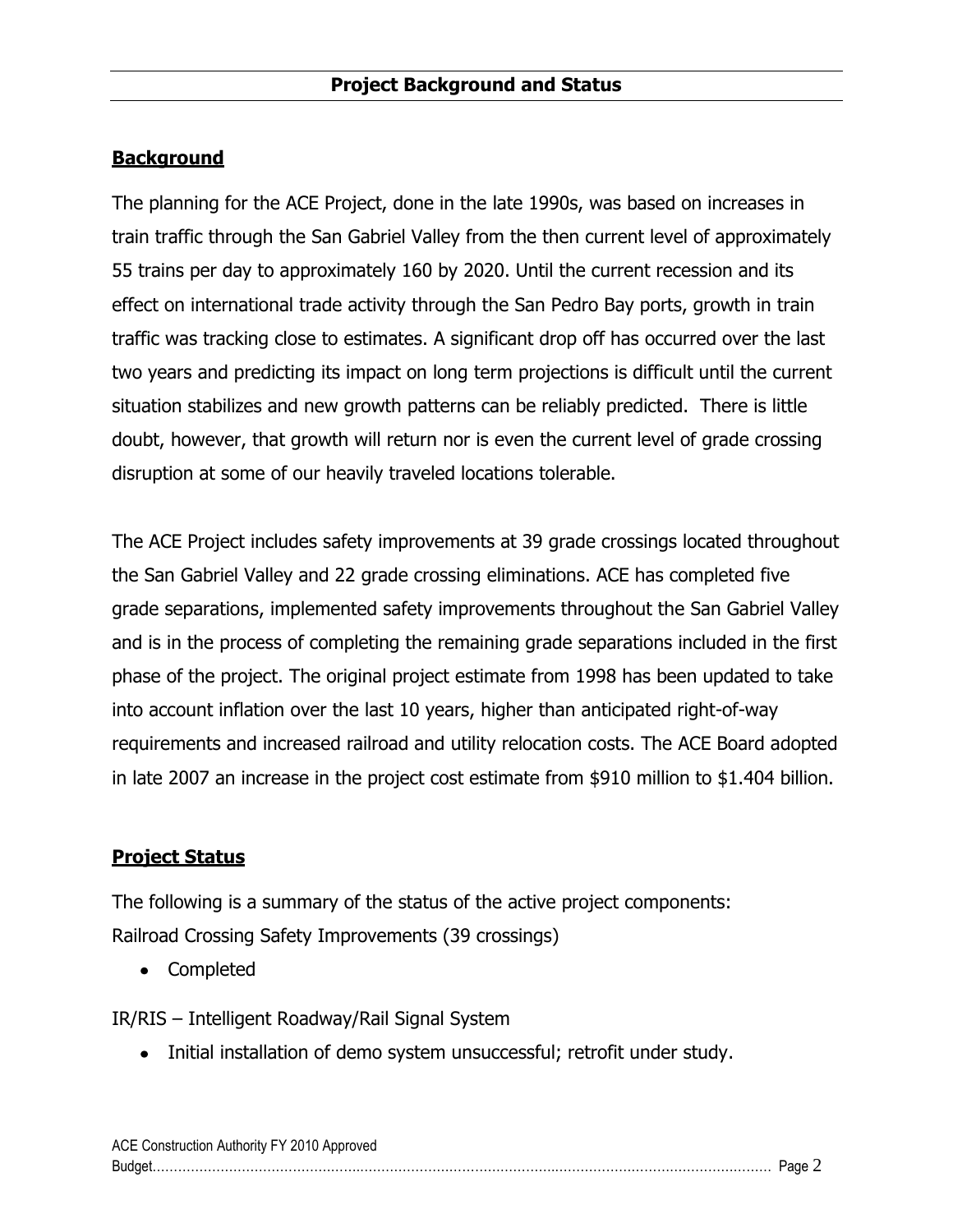# **Grade Separations**

- Five grade separations completed (Nogales St., Reservoir St., East End Ave.,  $\bullet$ Ramona Blvd., Brea Canyon Road.)
- Two grade separations in construction (Temple Ave., Sunset Ave.)
- One grade separation completing design and environmental clearance (Nogales St.)
- Four grade separations in design (San Gabriel Trench).



# **Project Map**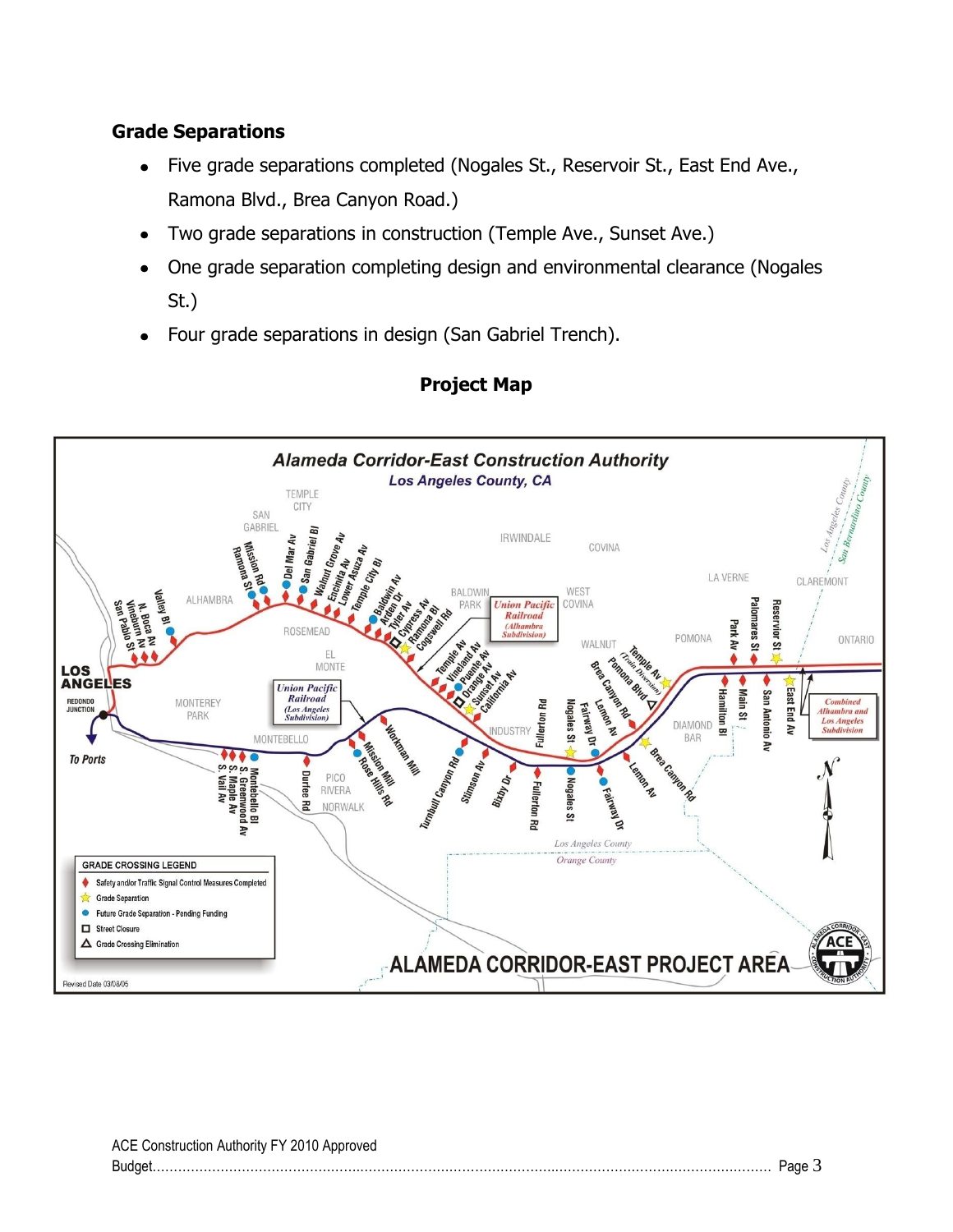# **Funding Status**

The current cost estimates for Phase I is \$525.7 million (March 2009 Quarterly Status Report). An additional \$22.6 million in city or railroad requested and funded property enhancements bring the total projected expenditures to \$548.3 million.

The following funding has been authorized for "baseline" project (excluding enhancements). Not included in this total are State bond funds (\$362.2 million) and MTA Measure R funds (\$400 million) which are not immediately available and pledged to future projects.

| <b>Funding Source</b>                          | (\$ millions)<br><b>Committed</b><br>/Estimate |
|------------------------------------------------|------------------------------------------------|
| <b>Federal TEA-Demonstration Earmark</b>       | \$<br>135.1                                    |
| <b>Federl SAFETEA-LU Demonstration Earmark</b> | 66.0                                           |
| <b>Federal Appropriations</b>                  | 16.5                                           |
| State ITIP and PUC Funds                       | 44.0                                           |
| State General Funds (AB 2928)                  | 130.3                                          |
| MTA Funds (17% Match)                          | 269.9                                          |
| <b>Railroad Contribution</b>                   | 12.6                                           |
| <b>Total ACE Project Funding</b>               | 674.4                                          |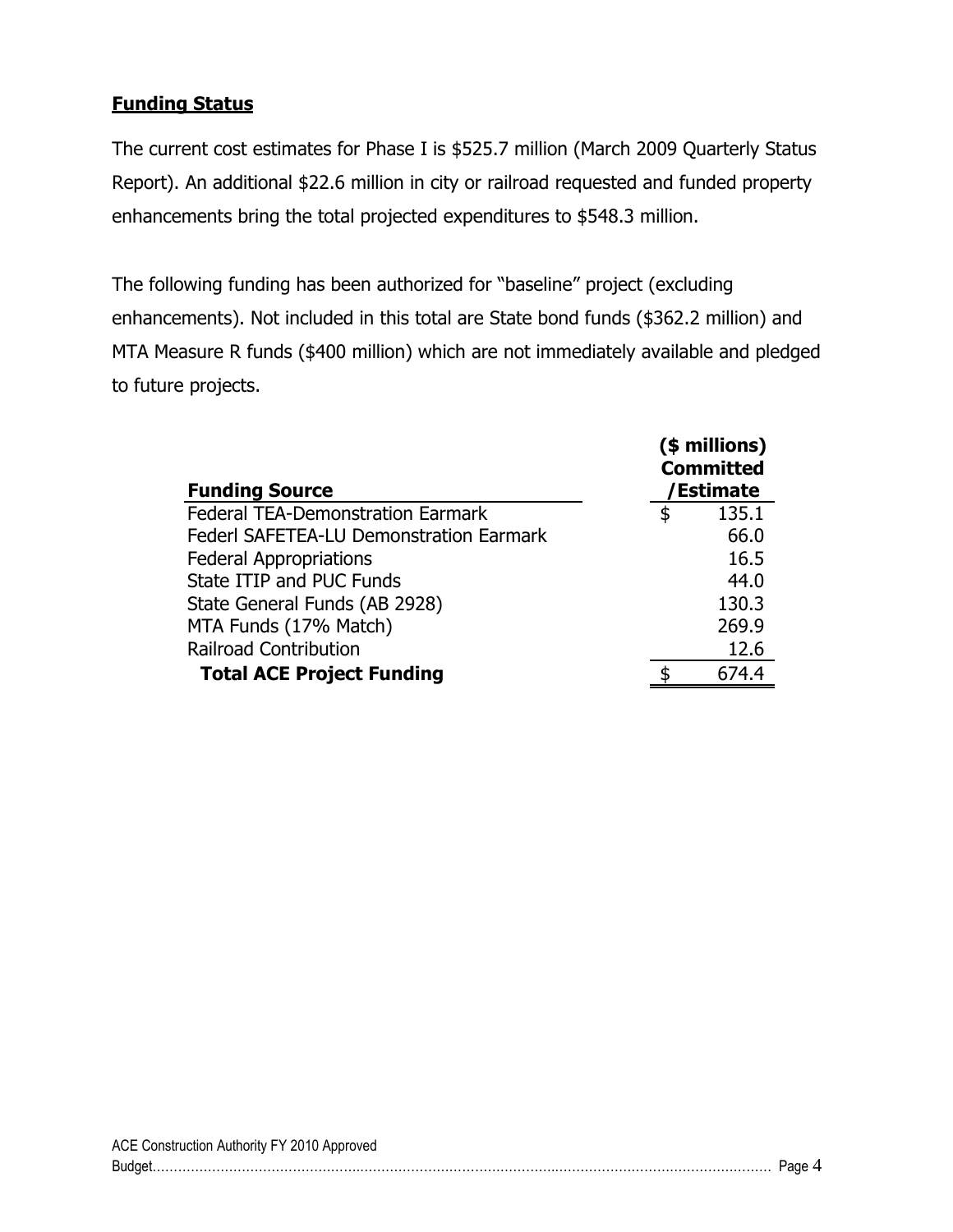The Board of Directors adopted the Fiscal Year 2009 budget in May 2008 and it was revised in January 2009 to reflect a slower rate of construction progress.

The attached table (Exhibit I) compares the FY 2009 Budget to the estimated actual expenses as of June 30, 2009.

As in the past, our annual budget is broken down into two categories – indirect project expense and direct project expense.

#### Indirect Project Expense

Indirect expenses (such as salaries, rent, office supplies, etc.) that cannot easily be charged to specific project activities are billed to grants based on an annual indirect rate plan approved by Caltrans. The FY 2009 rate pending Caltrans approval is 4% and includes adjustments for over and under spending in prior years and depreciation expense. ACE anticipates indirect expenses for FY 2009 will be \$4 million, about 7% under budget.

Indirect expenses are expected to overrun by minor amounts (\$62,000 total) in three areas. The remaining line items are all underrunning.

#### Direct Project Expense

Direct expenses are those than can be readily associated with specific projects such as staff or program management time, engineering or construction management contracts, property acquisition, construction, and miscellaneous support costs. As a general rule, annual budget overruns in direct annual costs are a positive sign of faster than assumed progress, if total project costs aren"t increasing. Conversely, annual budget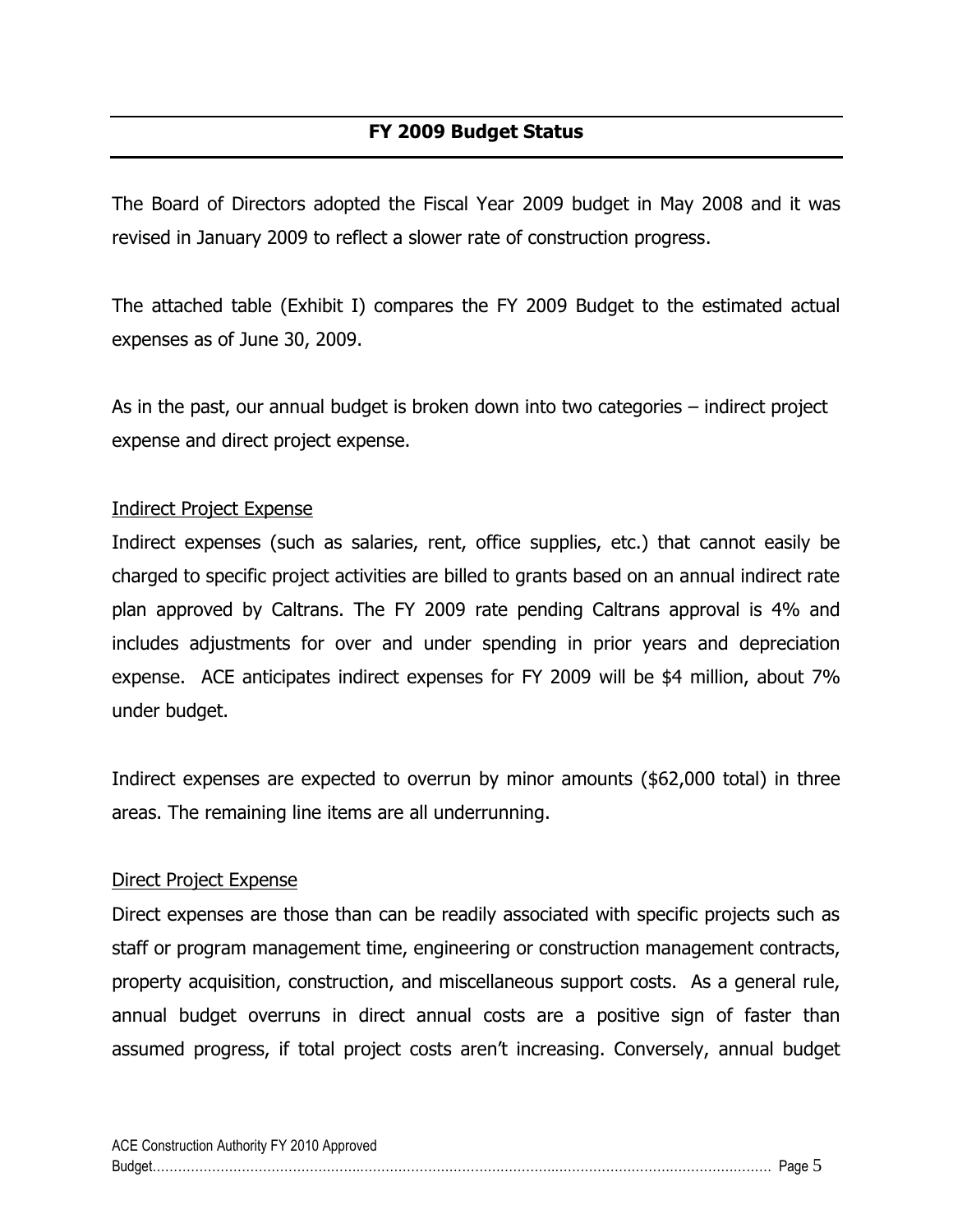underruns generally mean slower progress and result in under-collection of indirect costs.

Overall, direct expenses will be under budget by \$5.9 million, or 8%.

The most significant projected direct cost overruns are expected to be:

ROW Acquisition (\$144,000) – Slightly lower spending on Baldwin Avenue than anticipated.

Construction (\$3.3 million) – Construction spending picking up slightly better than expected on Sunset.

The largest underruns are expected in design (\$1 million), utility relocation (\$1 million and railroad (\$6.3 million)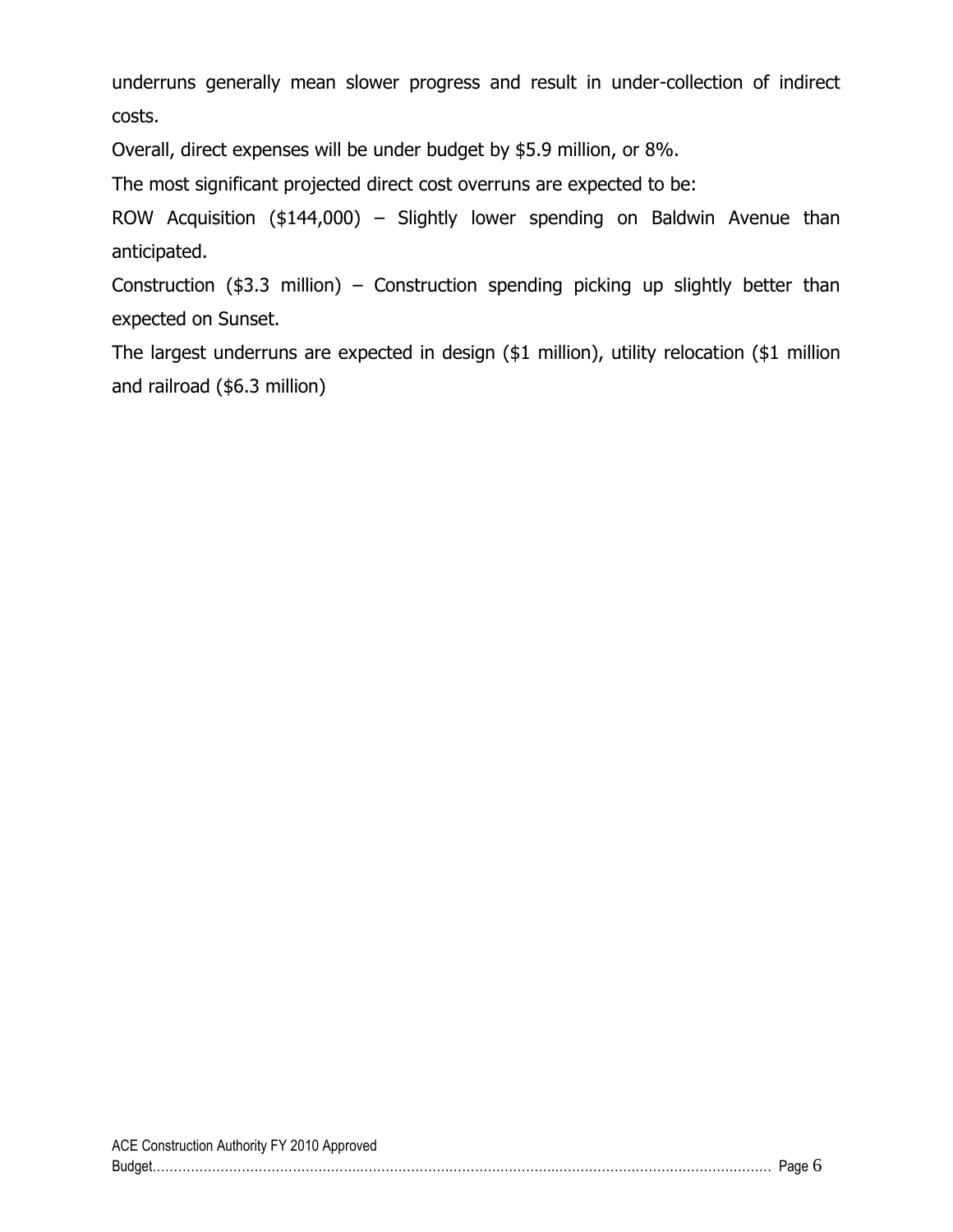#### **Exhibit I FY 2009 Budget vs. Estimated Actual (\$ in thousands)**

| <b>Expenditures</b>             | <b>Year End</b><br><b>FY 2009</b><br><b>Estimate</b><br><b>Budget</b> |        | Under/<br>(Over) |              |
|---------------------------------|-----------------------------------------------------------------------|--------|------------------|--------------|
| <b>Indirect</b>                 |                                                                       |        |                  |              |
| <b>Personnel</b>                |                                                                       |        |                  |              |
| Salaries and Wages              | \$                                                                    | 1,492  | \$<br>1,495      | \$<br>3      |
| Fringe Benefits                 |                                                                       | 385    | 424              | 39           |
| <b>Board/Employee Expense</b>   |                                                                       |        |                  |              |
| Auto/Travel                     |                                                                       | 47     | 51               | 4            |
| Training / Memberships          |                                                                       | 1      | 5                | 4            |
| Board Expense                   |                                                                       | 15     | 19               | 4            |
| <b>Professional Services</b>    |                                                                       |        |                  |              |
| Auditing/Accounting             |                                                                       | 34     | 30               | (4)          |
| DBE/Labor Compliance            |                                                                       | 122    | 115              | (7)          |
| Legal - Agency Support          |                                                                       | 49     | 35               | (14)         |
| Program Management              |                                                                       | 987    | 1,114            | 127          |
| State/Federal Advisory Services |                                                                       | 287    | 281              | (6)          |
| Risk Management                 |                                                                       | 65     | 65               |              |
| <b>UPRR Invoice Review</b>      |                                                                       | 66     | 73               | 7            |
| <b>Insurance</b>                |                                                                       | 99     | 273              | 174          |
| <b>Equipment Expense</b>        |                                                                       | 71     | 44               | (27)         |
| <b>Office Expense</b>           |                                                                       | 205    | 215              | 10           |
| <b>Office Operations</b>        |                                                                       | 35     | 45               | 10           |
| <b>Other</b>                    |                                                                       | 12     | 8                | (4)          |
| <b>Total Indirect</b>           |                                                                       | 3,972  | 4,292            | 320          |
| <b>Direct</b>                   |                                                                       |        |                  |              |
| Salaries and Wages              |                                                                       | 647    | 641              | (6)          |
| Fringe Benefits                 |                                                                       | 215    | 223              | 8            |
| Program Management              |                                                                       | 1,453  | 1,704            | 251          |
| Legal                           |                                                                       | 229    | 230              | $\mathbf{1}$ |
| DBE/Labor Compliance            |                                                                       | 166    | 153              | (13)         |
| Design                          |                                                                       | 8,244  | 9,307            | 1,063        |
| <b>ROW Acquisition</b>          |                                                                       | 13,577 | 13,433           | (144)        |
| <b>Utility Relocation</b>       |                                                                       | 816    | 1,906            | 1,089        |
| <b>Construction Mgt</b>         |                                                                       | 2,010  | 2,687            | 677          |
| Railroad                        |                                                                       | 12,047 | 18,325           | 6,279        |
| Construction                    |                                                                       | 25,877 | 22,579           | (3, 298)     |
| Advertising                     |                                                                       | 9      |                  | (9)          |
| <b>Total Direct</b>             |                                                                       | 65,290 | 71,188           | 5,898        |
| <b>Total Expenditures</b>       | \$                                                                    | 69,262 | \$<br>75,480     | \$<br>6,218  |

ACE Construction Authority FY 2010 Approved Budget………………………………………….……………………………………….…………………………………………… Page 7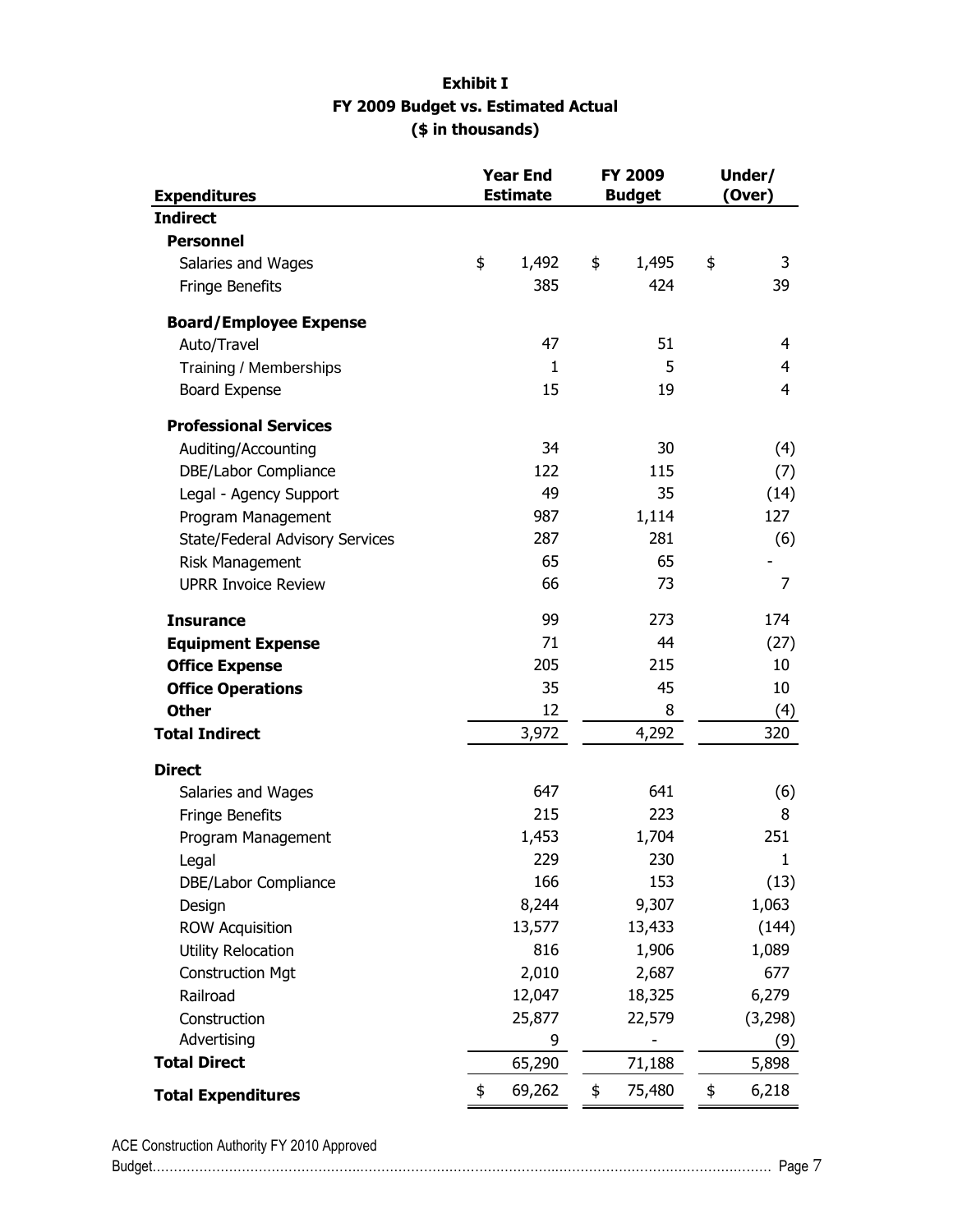# **Meeting FY 2009 Goals**

Last fiscal year"s budget set forth a number of goals for FY 2009. The following is the anticipated status of each goal as of June 30, 2009:

| <b>Project Implementation</b>                                                                                    |                                                                                                                 |  |  |  |
|------------------------------------------------------------------------------------------------------------------|-----------------------------------------------------------------------------------------------------------------|--|--|--|
| Goal                                                                                                             | <b>Progress</b>                                                                                                 |  |  |  |
| Temple Ave: Fourth track right of way<br>70% complete                                                            | Accomplished.                                                                                                   |  |  |  |
| Brea Canyon Road: Limited opening by<br>August 2008; full opening by October<br>2008                             | Accomplished; Opened to traffic June 2008;<br>full opening October 2008.                                        |  |  |  |
| Sunset Avenue: Construction 60%<br>complete                                                                      | Not accomplished; Construction 40%<br>complete; delays due to design changes<br>and unforeseen site conditions. |  |  |  |
| East End Avenue: Open to traffic by<br>July 2008.                                                                | Accomplished; Opened to traffic July 2008.                                                                      |  |  |  |
| Baldwin Avenue: Construction out to<br>bid.                                                                      | Not accomplished; Commercial property<br>acquisition not expected until Summer.                                 |  |  |  |
| San Gabriel Trench: Complete<br>environmental clearance and<br>substantially complete preliminary<br>engineering | Partially accomplished: Preliminary<br>engineering complete; environmental<br>document ready for circulation.   |  |  |  |
| Nogales Street: Complete<br>environmental clearance and design;<br>right-of-way acquisition begun                | Expect to accomplish.                                                                                           |  |  |  |
| IRRIS: Retrofit system with alternative<br>train detection                                                       | Not accomplished; retrofit study not<br>complete.                                                               |  |  |  |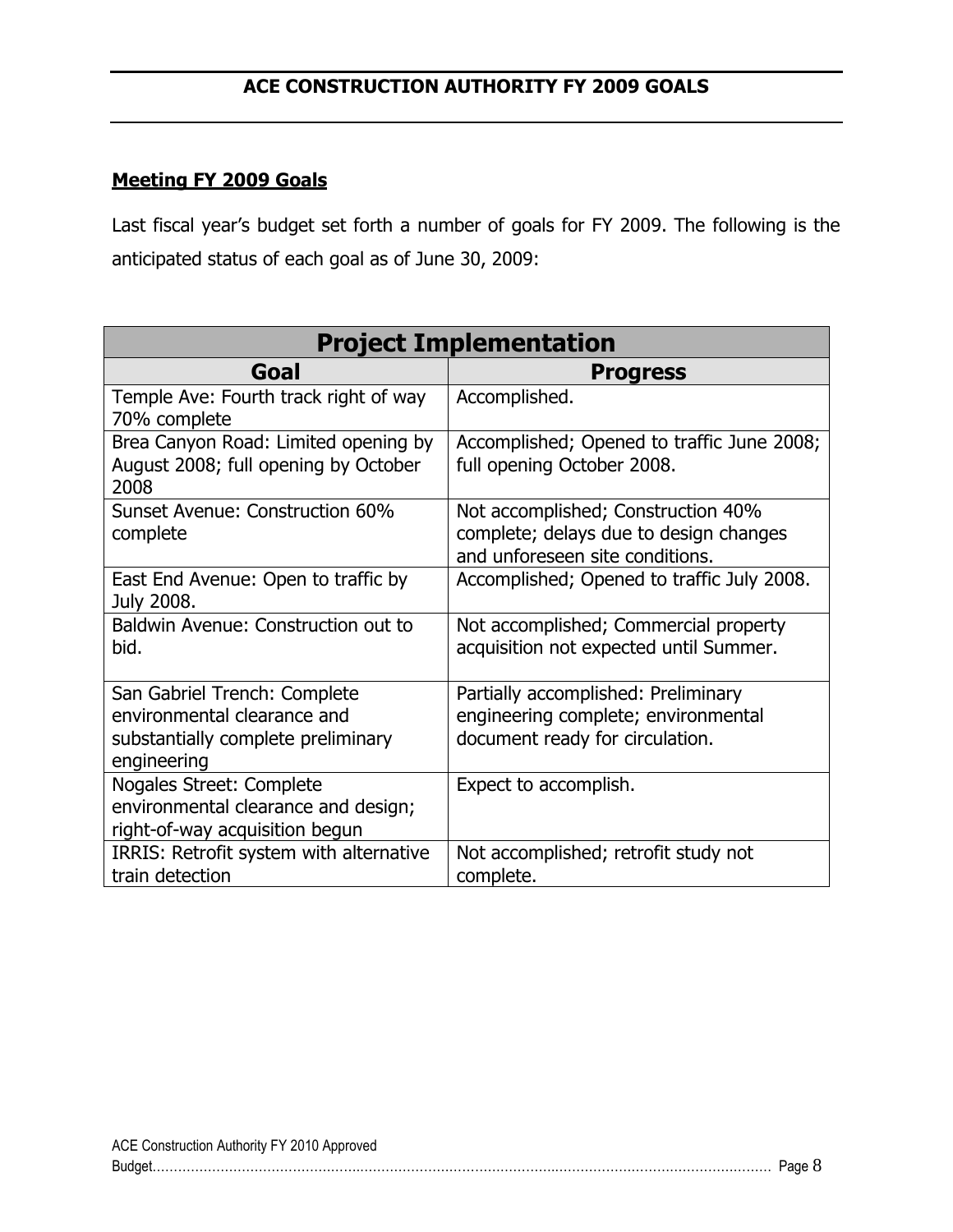| <b>Funding/Financial/Administration</b>                               |                                                                                                                         |  |  |  |
|-----------------------------------------------------------------------|-------------------------------------------------------------------------------------------------------------------------|--|--|--|
| Goal                                                                  | <b>Progress</b>                                                                                                         |  |  |  |
| Submit grant application for FRA rail<br>relocation funds             | Accomplished; Application submitted but<br>rejected due to FRA program eligibility issue                                |  |  |  |
| Seek FY '09 Federal appropriations<br>earmark (success unlikely)      | Accomplished; \$2.75 million obtained.                                                                                  |  |  |  |
| Obtain Prop 1B grade separation<br>funding for Nogales Street project | Accomplished; \$25.6 million grant approved<br>by California Transportation Commission.                                 |  |  |  |
| Support passage of SB 974<br>(Lowenthal) container fees               | <b>Bill vetoed by Governor</b>                                                                                          |  |  |  |
| Seek dedicated freight trust fund in<br>SAFETEA-LU reauthorization    | Not accomplished; bill to be drafted this<br>year                                                                       |  |  |  |
| Obtain clean financial audit and<br>management letter                 | Partially accomplished. Financial audit was<br>clean; auditors cited control deficiencies<br>which have been corrected. |  |  |  |
| Create self audit program                                             | Accomplished                                                                                                            |  |  |  |
| Maintain at least 95% of note proceeds<br>invested                    | Accomplished for nine of twelve months                                                                                  |  |  |  |

| <b>Outreach</b>                                                                                                                            |                 |  |  |  |
|--------------------------------------------------------------------------------------------------------------------------------------------|-----------------|--|--|--|
| Goal                                                                                                                                       | <b>Progress</b> |  |  |  |
| Conduct ribbon-cutting ceremonies for<br>East End Avenue and Brea Canyon<br>Road projects                                                  | Accomplished    |  |  |  |
| Continue business support, school<br>safety outreach programs                                                                              | Accomplished    |  |  |  |
| Implement revised DBE Program per<br>anticipated Caltrans/FHWA regulation<br>changes                                                       | Accomplished    |  |  |  |
| Conduct at least one each<br>environmental outreach meeting for<br>the San Gabriel Trench and Nogales<br>Street grade separation projects. | Accomplished    |  |  |  |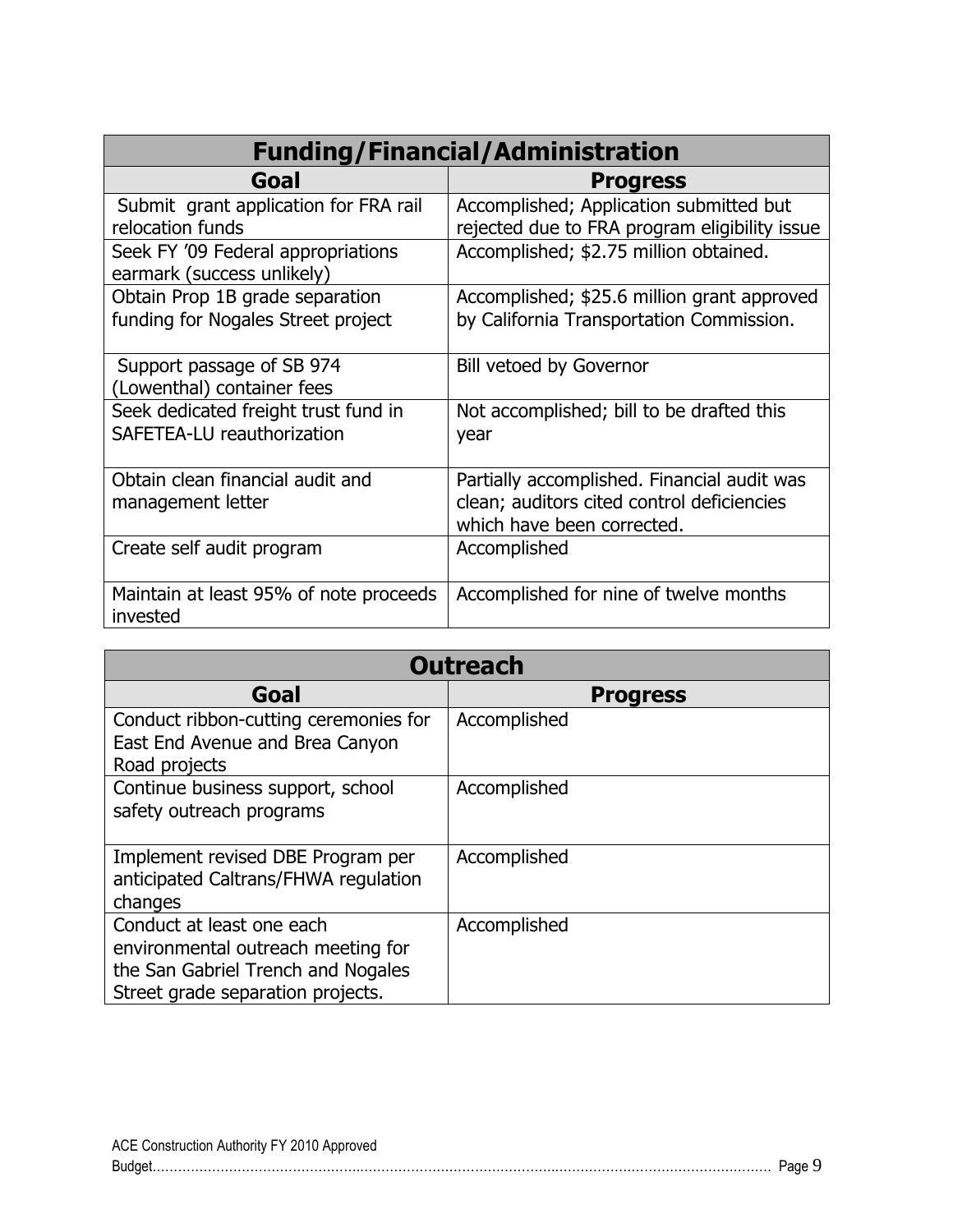# **ACE CONSTRUCTION AUTHORITY FY 2010 GOALS**

Staff proposes to accomplish the following by June 30, 2010 (unless otherwise noted):

### **Project Implementation**

- $\triangleright$  Temple Avenue: Fourth track right of way completed;
- $\triangleright$  Sunset Avenue: Construction 80% complete;
- $\triangleright$  Nogales Street: Complete right-of-way acquisition; construction contract out to bid;
- $\triangleright$  Baldwin Avenue: Construction underway;
- $\triangleright$  San Gabriel Trench: Complete environmental clearance and SHPO process; substantially complete design; bid pre-construction utility relocation contracts.

# **Funding/Financial Administration**

- $\triangleright$  Establish eligibility for grant application and apply for FRA rail relocation funds;
- $\triangleright$  Seek FY '10 Federal appropriations earmark;
- $\triangleright$  Seek dedicated freight trust fund and/or existing Federal funding in SAFETEA-LU reauthorization;
- $\triangleright$  Advocate container fees either through legislation or ports agreement;
- $\triangleright$  Obtain clean financial audit and management letter;
- $\triangleright$  Maintain at least 95% of note proceeds invested.

#### **Outreach**

- $\triangleright$  Conduct groundbreaking ceremonies for Baldwin Ave. and Nogales St. projects;
- $\triangleright$  Continue business support, community and school safety outreach programs
- $\triangleright$  Launch ACE e-newsletter
- $\triangleright$  Implement revised DBE Program per anticipated Caltrans/FHWA regulation changes
- $\triangleright$  Conduct at least one environmental outreach meeting for the San Gabriel Trench

project.

| ACE Construction Authority FY 2010 Approved |  |
|---------------------------------------------|--|
|                                             |  |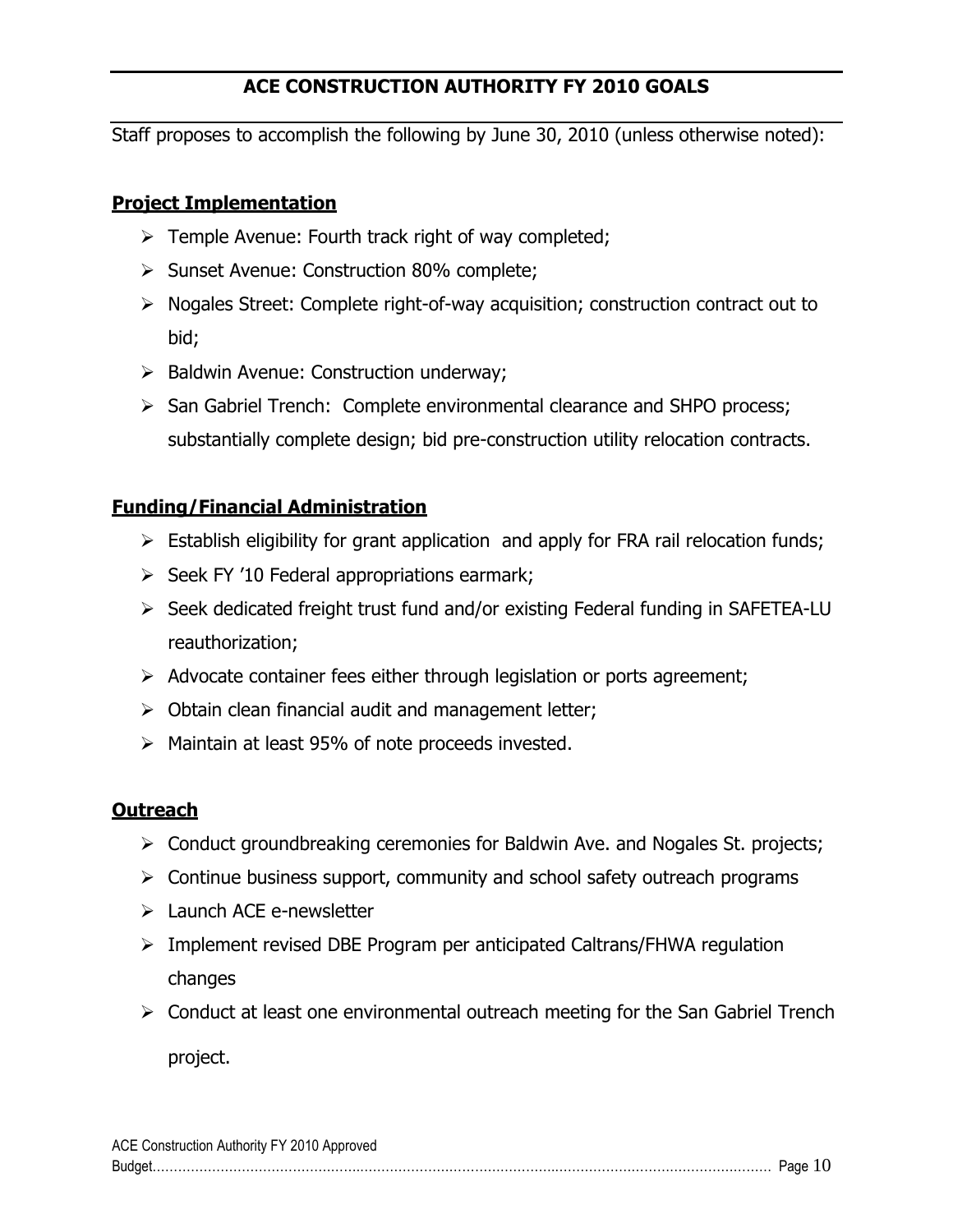ACE has developed and implemented budgeting, accounting and project control systems that meet generally accepted accounting standards with the goal of delivering a project that accomplishes its intended purposes as expeditiously as possible and within budget.

## **Budget Development**

The budget for FY 2010 (July 1, 2009 through June 30, 2010) was developed in two parts: project direct expense and indirect expense.

The project direct expense was developed using an estimate-at-complete model that time-phases ACE"s best estimate of how much each task (i.e., design, right-of-way acquisition, construction) of a project will cost over the life of the project and its rate of progress over the upcoming fiscal year. Management reviews the forecast for each project for reasonableness and adjustments are made as necessary. The forecasts are summarized for all projects, adjustments to the overall level of spending are made as needed and the resulting forecast for FY 2010 becomes the basis for the approved budget.

The indirect budget is developed by line item, based on past experience and changed levels of effort in FY 2010. The ratio of indirect costs to direct costs is used to calculate the Indirect Rate Plan that is submitted to Caltrans for approval and becomes the basis for billing indirect costs in FY 2010.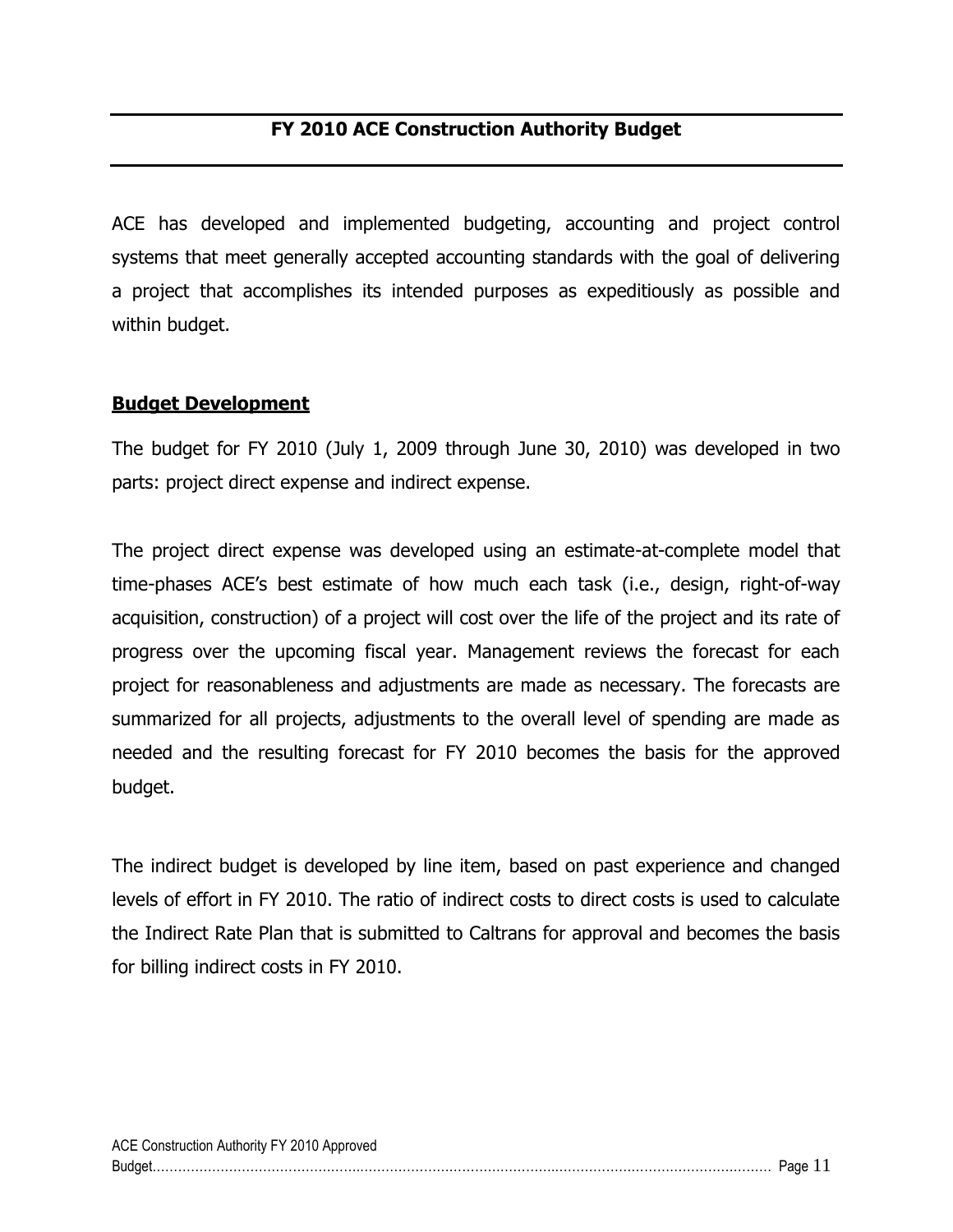The FY 2010 budget does not request Board approval for new contracts nor amendments to existing contracts. Each contract authorization will be brought to the Board for any necessary action.

The FY 2010 budget provides only for activity for which the Authority has committed funding. In the event funding becomes available which permits additional project activity we will recommend amending the FY 2010 budget as necessary.

# **FY 2010 Budget**

The FY 2010 budget is presented in Exhibit II. Exhibit II A estimates overall revenues, expenses and income from our cash flow financing (GANs). Exhibit III compares the estimated actual for FY 2009 to the proposed budget for FY 2010.

The following addresses significant line item increases (more than 10% and \$10,000) proposed for FY 2010 compared to the FY 2009 estimated actual. Changes in the construction related line items (utility relocation, construction management, railroad and construction) are a result of our most current projection of construction progress, as described above.

The FY 2010 budget includes 20 full-time positions. The budget provides for a 3% merit salary adjustment pool to be administered per our adopted salary guidelines. No increase in staffing level is assumed in the budget.

- Auto/Travel  $($12,000$$  increase or 25% increase) This incorporates increases greater than 10% for staff auto allowances (one additional staff monthly car allowance reimbursement) (\$3,000) and additional employee travel for training (\$5,000).
- Program Management (Indirect) (\$151,000 increase or  $15\%$ ) Included in this increase is \$450,000 for our Phase II update study; otherwise this line item is decreasing.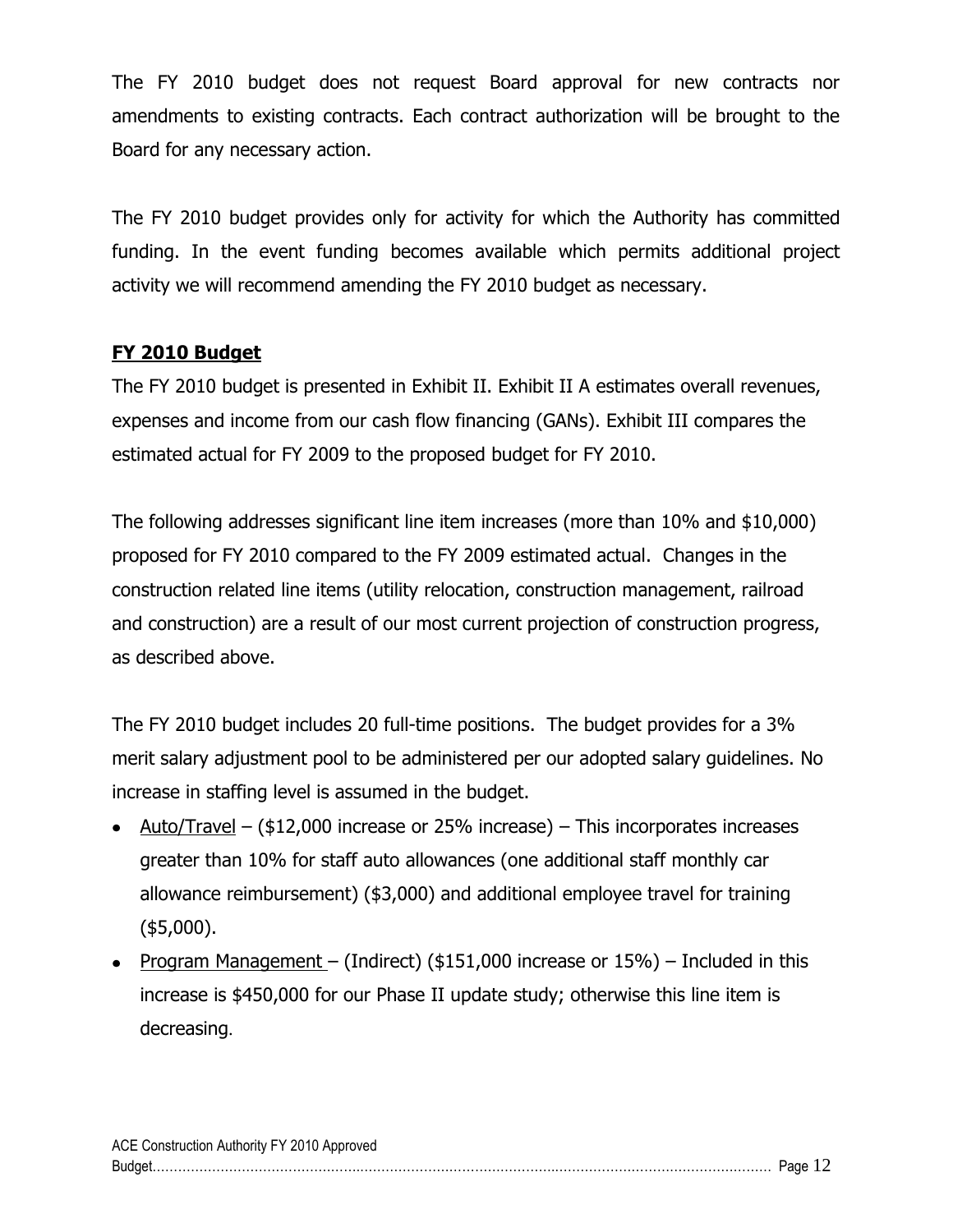- Insurance ( $$76,000$  or 77% increase) The FY '09 amount was artificially low (64% under budget) because premiums were not due in "09 for our largest policies, excess construction liability.
- Office Operations (\$12,000 increase or 34%) We are experiencing higher costs primarily in the postal and delivery services and in copying. We will look to reduce costs in these areas as we move into FY "10.
- Program Management (Direct) (\$1.67 million increase or  $115\%$ ) This significant increase reflects substantial property acquisition on Baldwin Ave., Nogales St., and the San Gabriel Trench, and a larger effort on the environmental and historic clearances for the San Gabriel Trench.
- Legal (Direct) (\$466,000 or 200%) Makes allowances for legal expenses for large scale property acquisition on the aforementioned three projects.
- Design (\$6.026 million increase or  $73\%$ ) This reflects the difference between a lesser amount of design done in FY "09 and the planned expenditures on the San Gabriel Trench engineering.
- Right of Way Acquisition (\$5.054 million increase or  $37\%$ ) The projected expenditures reflect completion of Baldwin Avenue right of way acquisition, and significant acquisitions on the Nogales St. and the San Gabriel Trench projects.
- Utility Relocation (\$9.760 million) This reflects a transition from a year with very little utility expenses to significant costs for the three aforementioned projects.
- Construction Management (\$3.355 million or 166% increase) Reflects significant active construction on five projects – Sunset, Temple, Baldwin, Nogales and the San Gabriel Trench.
- Construction (\$15.946 million, or 62% increase) Same as above.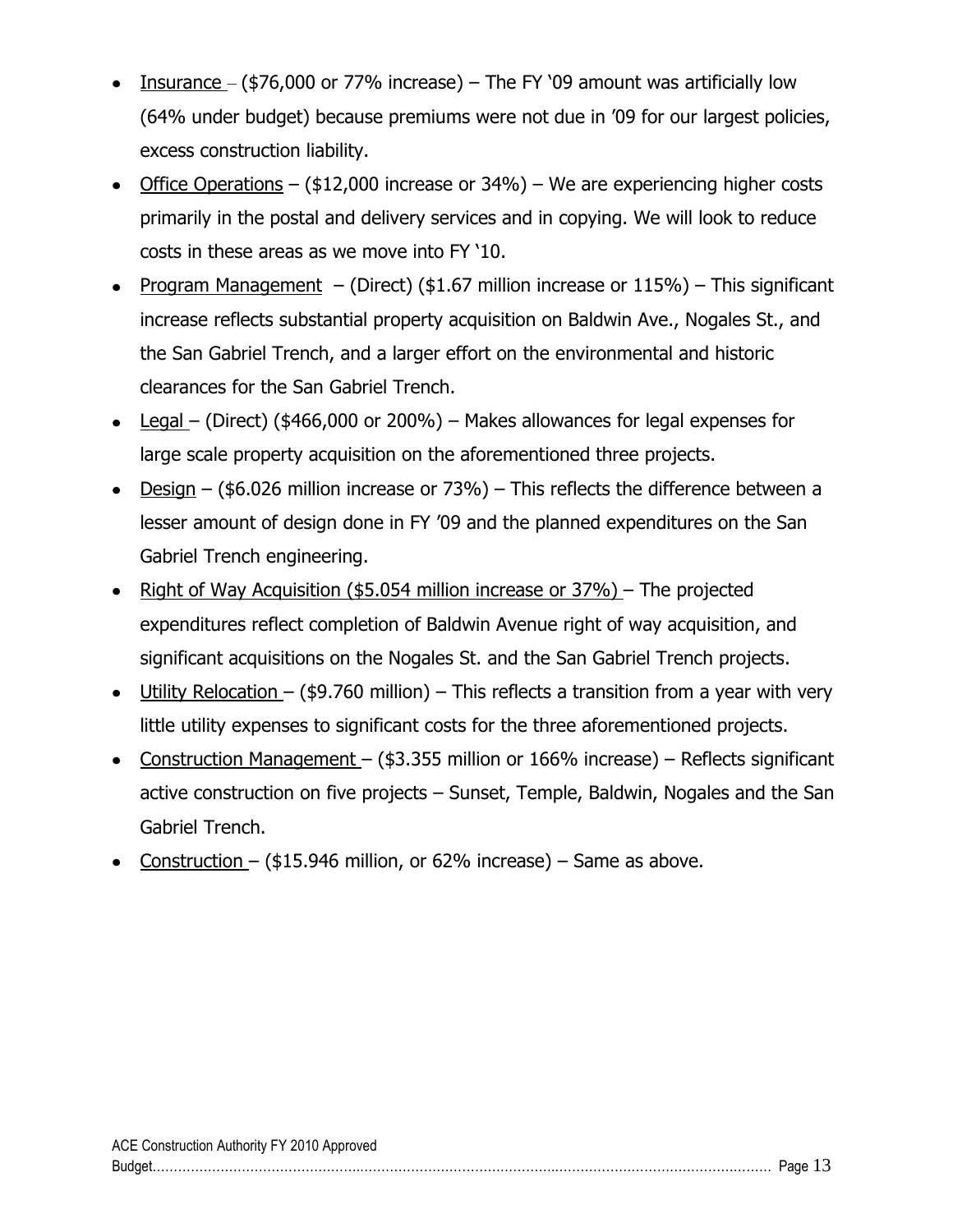#### **Exhibit II FY 2010 Approved Budget with Type of Expenditure (\$ in thousands)**

|                                        | <b>FY 2010</b>  |         |  |
|----------------------------------------|-----------------|---------|--|
| <b>Expenditures</b><br><b>Indirect</b> | <b>Approved</b> |         |  |
| <b>Personnel</b>                       |                 |         |  |
| Salaries and Wages                     | \$              | 1,416   |  |
| Fringe Benefits                        |                 | 413     |  |
|                                        |                 |         |  |
| <b>Board/Employee Expense</b>          |                 |         |  |
| Auto/Travel                            |                 | 59      |  |
| Training / Memberships                 |                 | 5       |  |
| <b>Board Expense</b>                   |                 | 19      |  |
| <b>Professional Services</b>           |                 |         |  |
| Auditing/Accounting                    |                 | 35      |  |
| DBE/Labor Compliance                   |                 | 121     |  |
| Legal - Agency Support                 |                 | 50      |  |
| Program Management                     |                 | 1,138   |  |
| State/Federal Advisory Services        |                 | 301     |  |
| Risk Management                        |                 | 65      |  |
| <b>UPRR Invoice Review</b>             |                 | 72      |  |
| <b>Insurance</b>                       |                 | 175     |  |
| <b>Equipment Expense</b>               |                 | 58      |  |
| <b>Office Expense</b>                  |                 | 209     |  |
| <b>Office Operations</b>               |                 | 47      |  |
| <b>Other</b>                           |                 | 13      |  |
| <b>Total Indirect</b>                  |                 | 4,195   |  |
| <b>Direct</b>                          |                 |         |  |
| Salaries and Wages                     |                 | 827     |  |
| Fringe Benefits                        |                 | 228     |  |
| Program Management                     |                 | 3,123   |  |
| Legal                                  |                 | 695     |  |
| DBE/Labor Compliance                   |                 | 124     |  |
| Design                                 |                 | 14,270  |  |
| <b>ROW Acquisition</b>                 |                 | 18,631  |  |
| Utility Relocation                     |                 | 10,576  |  |
| <b>Construction Mgt</b>                |                 | 5,365   |  |
| Railroad                               |                 | 12,290  |  |
| Construction                           |                 | 41,831  |  |
| Advertising                            |                 | 25      |  |
| <b>Total Direct</b>                    |                 | 107,985 |  |
| <b>Total Expenditures</b>              | \$              | 112,180 |  |

ACE Construction Authority FY 2010 Approved Budget………………………………………….……………………………………….…………………………………………… Page 14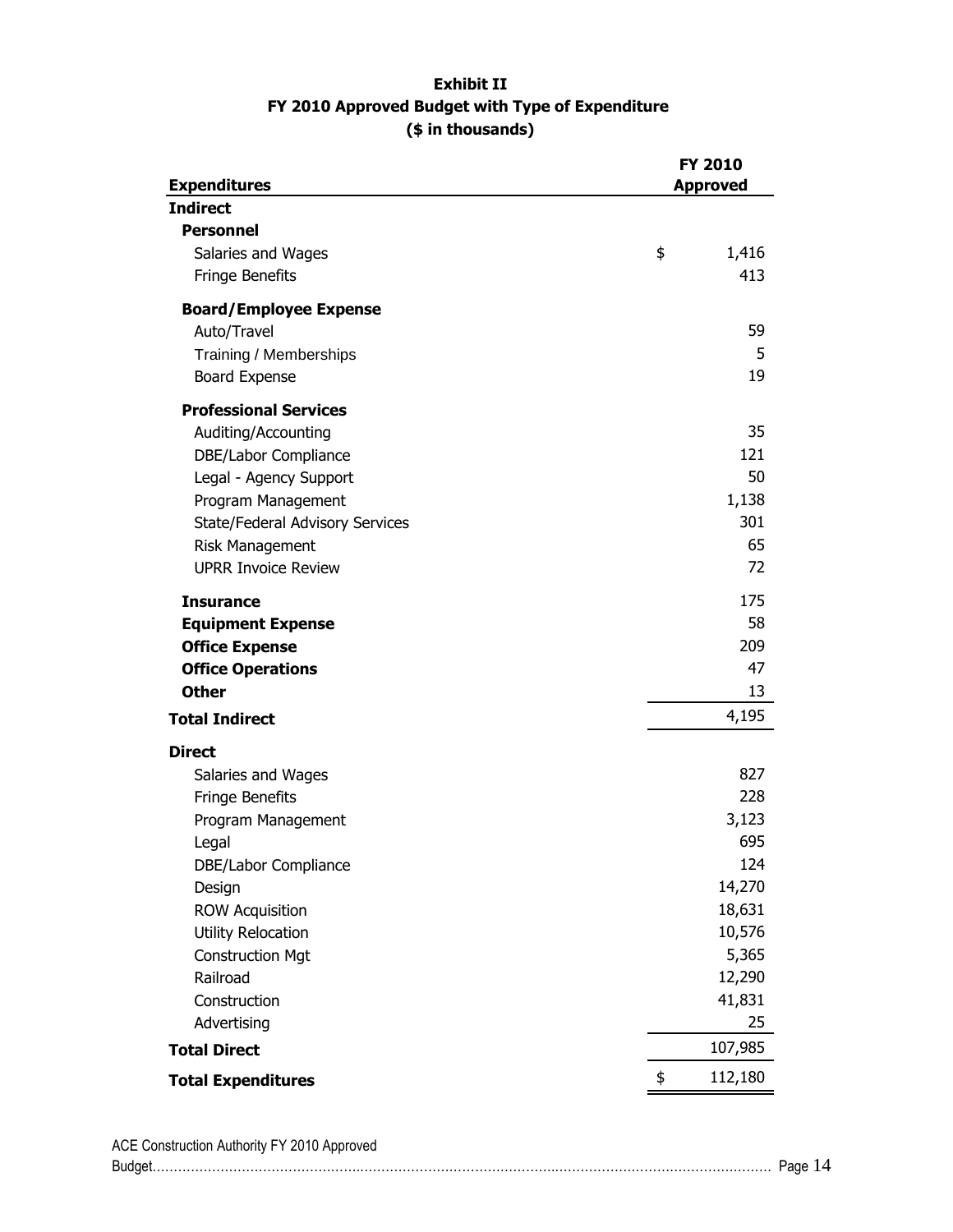#### **Exhibit II A FY 2010 Approved Budget with Type of Expenditure (\$ in thousands)**

|                                                                | FY 2010         |  |  |
|----------------------------------------------------------------|-----------------|--|--|
| <b>Expenditures</b>                                            | <b>Approved</b> |  |  |
| <b>Revenues</b>                                                | \$<br>42,309    |  |  |
| Federal                                                        | 23,619          |  |  |
| <b>State</b>                                                   | 40,334          |  |  |
| Local                                                          | 9,325           |  |  |
| Other                                                          | 115,587         |  |  |
| <b>Total Revenue</b>                                           |                 |  |  |
| <b>Operating Expenditures</b>                                  |                 |  |  |
| <b>Direct</b>                                                  |                 |  |  |
| Design                                                         | 16,612          |  |  |
| <b>ROW Acquisition</b>                                         | 30,182          |  |  |
| Construction                                                   | 49,819          |  |  |
| <b>Construction Management</b>                                 | 5,923           |  |  |
| <b>Betterment</b>                                              | 5,450           |  |  |
| <b>Total Direct</b>                                            | 107,985         |  |  |
|                                                                |                 |  |  |
| <b>Indirect</b>                                                |                 |  |  |
| Personnel                                                      | 1,830           |  |  |
| Board/Employee Expense                                         | 82              |  |  |
| <b>Professional Services</b>                                   | 1,781           |  |  |
| Insurance                                                      | 175             |  |  |
| <b>Equipment Expense</b>                                       | 58              |  |  |
| Office Expense                                                 | 209             |  |  |
| <b>Office Operations</b>                                       | 47              |  |  |
| Other                                                          | 13              |  |  |
| <b>Total Indirect</b>                                          | 4,195           |  |  |
| <b>Total Operating Expenditures</b>                            | 112,180         |  |  |
|                                                                |                 |  |  |
| <b>Excess of Revenue over Expenditures</b><br>before Financing |                 |  |  |
|                                                                | 3,407           |  |  |
| <b>Financing Income</b>                                        |                 |  |  |
| <b>Investment Revenue</b>                                      | 1,455           |  |  |
| Interest and Related Expense                                   | 868             |  |  |
| <b>Net Financing Income/Expense</b>                            | 587             |  |  |
| <b>Excess of Revenues over Expenditues</b>                     | 3,994           |  |  |
| <b>Fund Balance Beginning of Period</b>                        | 14,489<br>\$    |  |  |
| <b>Fund Balance End of Period</b>                              | 18,482<br>\$    |  |  |

| ACE Construction Authority FY 2010 Approved |  |
|---------------------------------------------|--|
|                                             |  |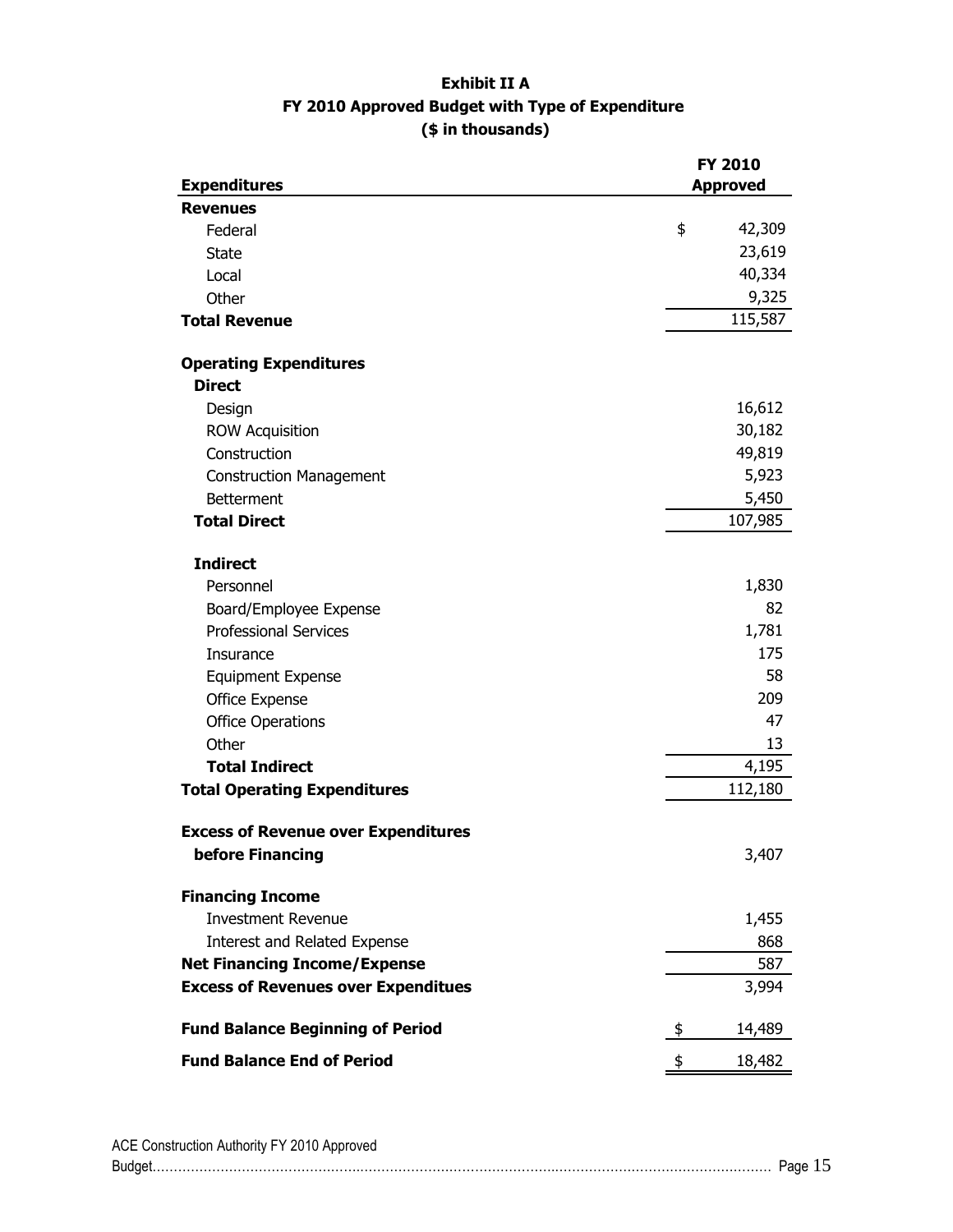#### **Exhibit III Comparison - FY 2009 Estimated Actuals vs. FY 2010 Approved (\$ in thousands)**

| <b>Expenditures</b>             | FY 2009<br><b>FY 2010</b><br><b>Estimate</b><br><b>Approved</b> |        | Incr/<br><b>Decr</b> |    |              |
|---------------------------------|-----------------------------------------------------------------|--------|----------------------|----|--------------|
| <b>Indirect</b>                 |                                                                 |        |                      |    |              |
| <b>Personnel</b>                |                                                                 |        |                      |    |              |
| Salaries and Wages              | \$                                                              | 1,492  | \$<br>1,416          | \$ | (76)         |
| Fringe Benefits                 |                                                                 | 385    | 413                  |    | 29           |
| <b>Board/Employee Expense</b>   |                                                                 |        |                      |    |              |
| Auto/Travel                     |                                                                 | 47     | 59                   |    | 12           |
| Training/Memberships            |                                                                 | 1      | 5                    |    | 4            |
| <b>Board Expense</b>            |                                                                 | 15     | 19                   |    | 4            |
| <b>Professional Services</b>    |                                                                 |        |                      |    |              |
| Auditing/Accounting             |                                                                 | 34     | 35                   |    | $\mathbf{1}$ |
| DBE/Labor Compliance            |                                                                 | 122    | 121                  |    | (1)          |
| Legal - Agency Support          |                                                                 | 49     | 50                   |    | 1            |
| Program Management              |                                                                 | 987    | 1,138                |    | 151          |
| State/Federal Advisory Services |                                                                 | 287    | 301                  |    | 14           |
| <b>Risk Management</b>          |                                                                 | 65     | 65                   |    |              |
| <b>UPRR Invoice Review</b>      |                                                                 | 66     | 72                   |    | 6            |
| <b>Insurance</b>                |                                                                 | 99     | 175                  |    | 76           |
| <b>Equipment Expense</b>        |                                                                 | 71     | 58                   |    | (13)         |
| <b>Office Expense</b>           |                                                                 | 205    | 209                  |    | 4            |
| <b>Office Operations</b>        |                                                                 | 35     | 47                   |    | 11           |
| <b>Other</b>                    |                                                                 | 12     | 13                   |    | $\mathbf{1}$ |
| <b>Total Indirect</b>           |                                                                 | 3,972  | 4,195                |    | 223          |
| <b>Direct</b>                   |                                                                 |        |                      |    |              |
| Salaries and Wages              |                                                                 | 647    | 827                  |    | 180          |
| Fringe Benefits                 |                                                                 | 215    | 228                  |    | 12           |
| Program Management              |                                                                 | 1,453  | 3,123                |    | 1,670        |
| Legal                           |                                                                 | 229    | 695                  |    | 466          |
| Labor Compliance                |                                                                 | 166    | 124                  |    | (42)         |
| Design                          |                                                                 | 8,244  | 14,270               |    | 6,026        |
| <b>ROW Acquisition</b>          |                                                                 | 13,577 | 18,631               |    | 5,054        |
| <b>Utility Relocation</b>       |                                                                 | 816    | 10,576               |    | 9,760        |
| <b>Construction Mgt</b>         |                                                                 | 2,010  | 5,365                |    | 3,355        |
| Railroad                        |                                                                 | 12,047 | 12,290               |    | 244          |
| Construction                    |                                                                 | 25,877 | 41,831               |    | 15,954       |
| Advertising                     |                                                                 | 9      | 25                   |    | 16           |
| <b>Total Direct</b>             |                                                                 | 65,290 | 107,985              |    | 42,694       |
| <b>Total Expenditures</b>       | \$                                                              | 69,262 | \$<br>112,180        | \$ | 42,917       |

ACE Construction Authority FY 2010 Approved Budget………………………………………….……………………………………….…………………………………………… Page 16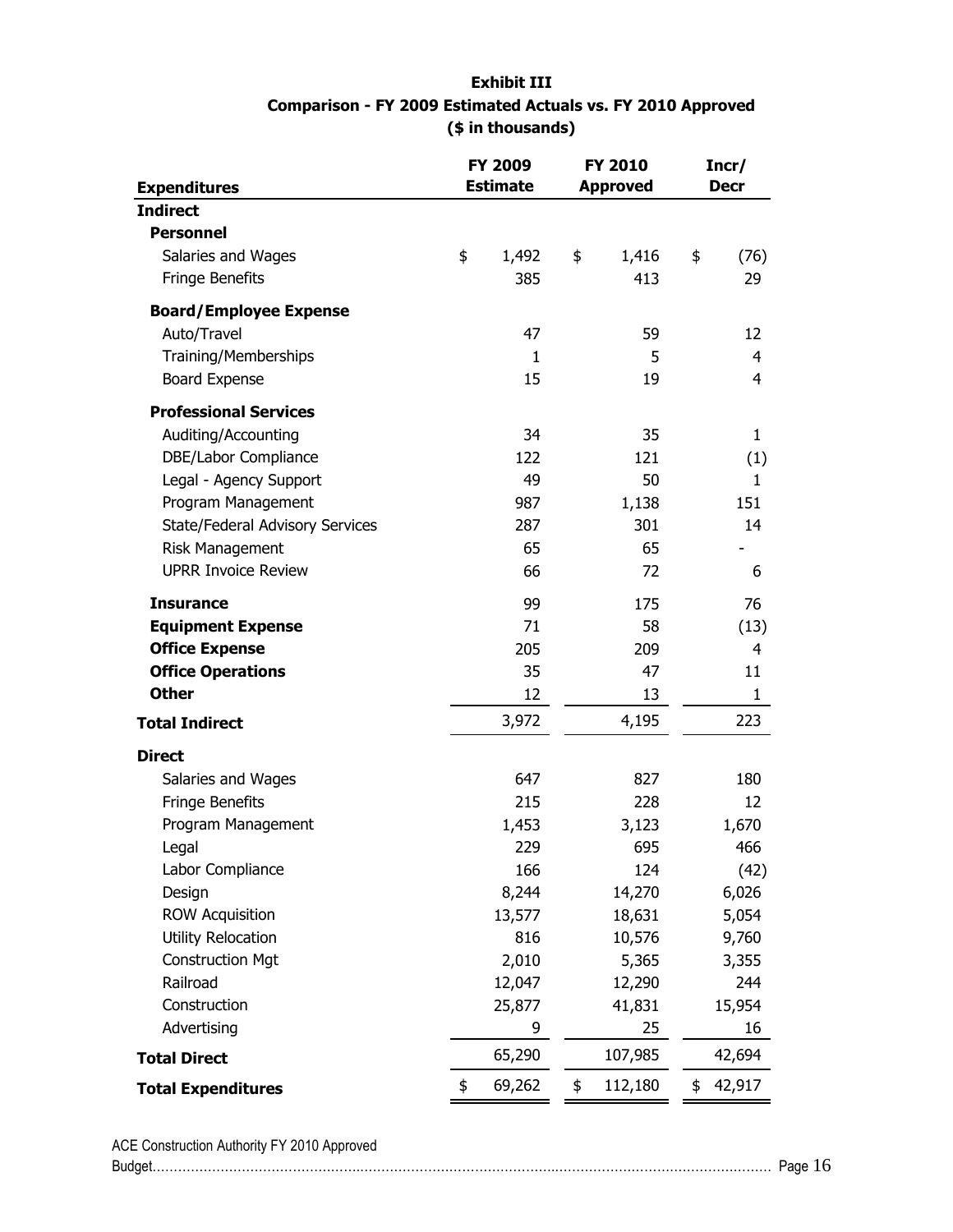## **Project Financing**

The San Gabriel Valley Council of Governments (SGVCOG) has authorized the issuance of up to \$100 million in tax-exempt Grant Anticipated Notes (GANs) backed by a letter of credit. There is currently \$100 million outstanding. This program has been in place since 2001.

Proceeds from the program are invested in the State of California's Local Agency Investment Fund (LAIF) and our local bank. The net interest income (interest revenue less interest and fee expense) of the program has been over \$3.7 million over the life of the program. We believe that the cost of the notes will continue to be self-funding over the life of the project.

Because the ACE Construction Authority continues to have no other sources of revenue other than grants and contributions from funding agencies, ACE staff will make every effort to ensure that all expenditures are reimbursable by federal, state or local grants.

Staff is making every effort it can to operate in this stringent financial environment, but the Board needs to be aware of the practical difficulties of recovering every expense. We use this Budget submittal to annually advise the Board of the cumulative exposure for unreimbursed costs the Authority is incurring. As of this date, we have incurred the following unreimbursed or unreimbursable expenses, dating back to the beginning of the ACE Construction Authority:

| FY 1998: | \$71,185  | Expenses incurred by SGVCOG prior to 6/30/98 not |
|----------|-----------|--------------------------------------------------|
|          |           | reimbursed by MTA                                |
| FY 2000: | 11,298    | Net interest cost of loan from City of Industry  |
| FY 2001: | 2,738     | Net interest cost of loan from City of Industry  |
| FY 2006: | 105,529   | Payment to SGVCOG for claimed un-reimbursed      |
|          |           | expenses                                         |
|          | \$190,750 | Estimated total – project-life-to-date           |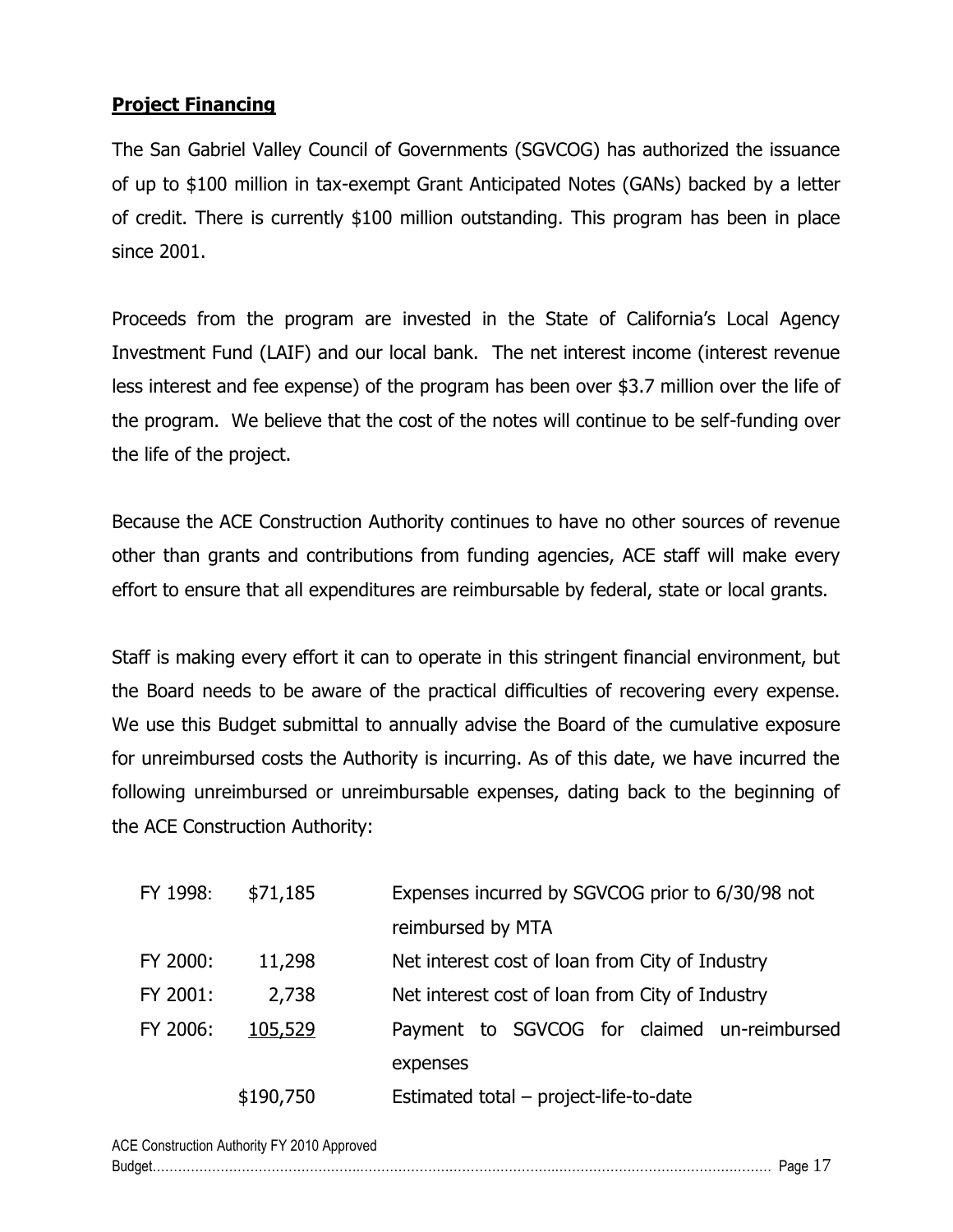Based on experience to date, we expect the net income of our cash flow financing to be sufficient to pay for our cumulative unreimbursed expense.

# **Budget Amendments And Revisions**

Staff will continue to provide the Board with project status and budget updates on a quarterly basis. A mid-year review of the upcoming fiscal year will be done in January and proposed revisions, if any, will be submitted for Board approval at that time.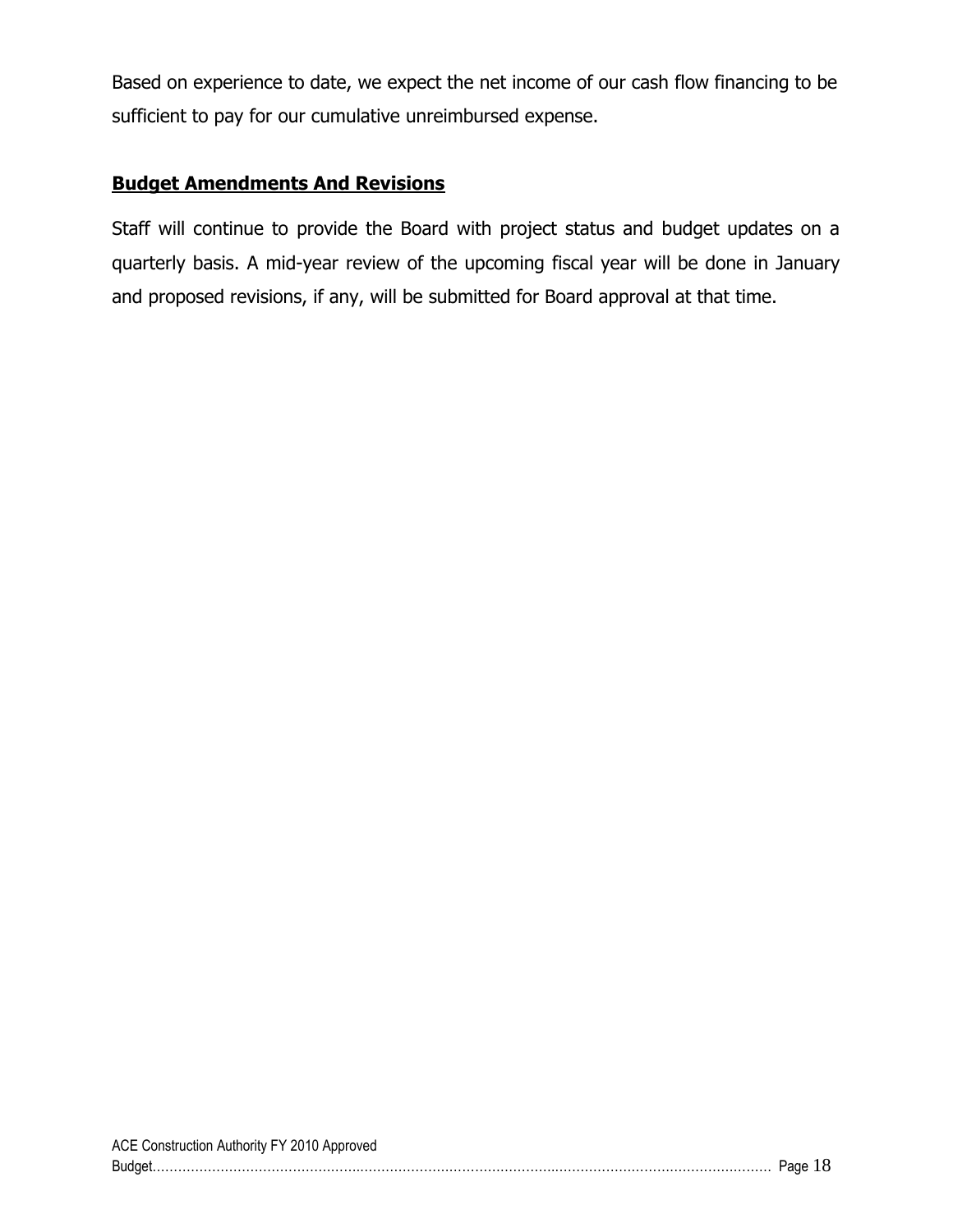# **Board Review and Approval**

The proposed budget is presented to the Board and to the public for consideration at the May Board meeting. Any changes will be incorporated into the approved budget and submitted to the San Gabriel Valley Council of Governments for consideration at their June meeting.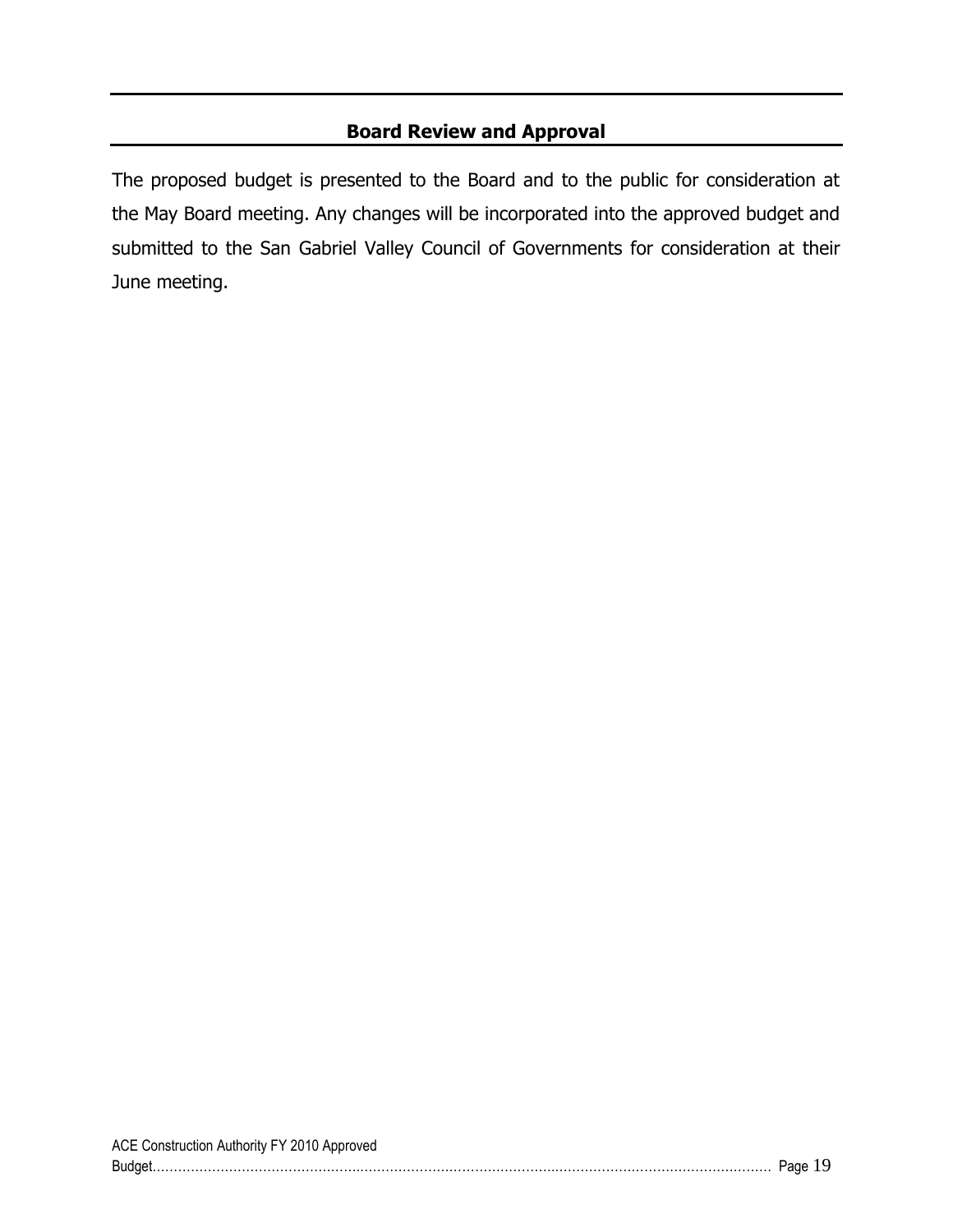| <b>Indirect Expenses</b>               |                                                           |  |  |  |
|----------------------------------------|-----------------------------------------------------------|--|--|--|
| <b>Personnel</b>                       |                                                           |  |  |  |
| Salaries and Wages                     | <b>Salaries</b><br>for employees and<br>temporary<br>help |  |  |  |
|                                        | (charged both as indirect and direct expenses).           |  |  |  |
| <b>Fringe Benefits</b>                 | benefits such as health insurance, life<br>Paid           |  |  |  |
|                                        | insurance and pension.                                    |  |  |  |
| <b>Board/Employee Expenses</b>         |                                                           |  |  |  |
| Auto/Travel                            | Employee travel for business purposes. Includes           |  |  |  |
|                                        | registration fees and local mileage reimbursement         |  |  |  |
|                                        | or auto allowance.                                        |  |  |  |
| Training/Memberships                   | Authority and professional memberships; ongoing           |  |  |  |
|                                        | professional training.                                    |  |  |  |
| <b>Board Related Expenses</b>          | Per diem and Board travel.                                |  |  |  |
| <b>Professional Services</b>           |                                                           |  |  |  |
| Auditing/Accounting                    | Financial auditing and accounting services.               |  |  |  |
| DBE/Labor Compliance                   | Disadvantaged Business Enterprise program                 |  |  |  |
|                                        | administration and monitoring; supervision of             |  |  |  |
|                                        | labor compliance monitoring                               |  |  |  |
| Legal - Agency Support                 | General counsel, construction legal and any other         |  |  |  |
|                                        | legal services not directly chargeable to specific        |  |  |  |
|                                        | construction projects.                                    |  |  |  |
| Program Management                     | Contracted project administration support.                |  |  |  |
| <b>State/Federal Advisory Services</b> | State & Federal legislation research, monitoring          |  |  |  |
|                                        | and funding application services.                         |  |  |  |
| <b>Risk Management</b>                 | Administrative fee for analyzing insurance                |  |  |  |
|                                        | requirements, reviewing ACE and contractor                |  |  |  |
|                                        | policies and obtaining insurance.                         |  |  |  |
| <b>UPRR Invoice Review</b>             | UPRR invoice review services.                             |  |  |  |

# **FY 2010 Budget Glossary**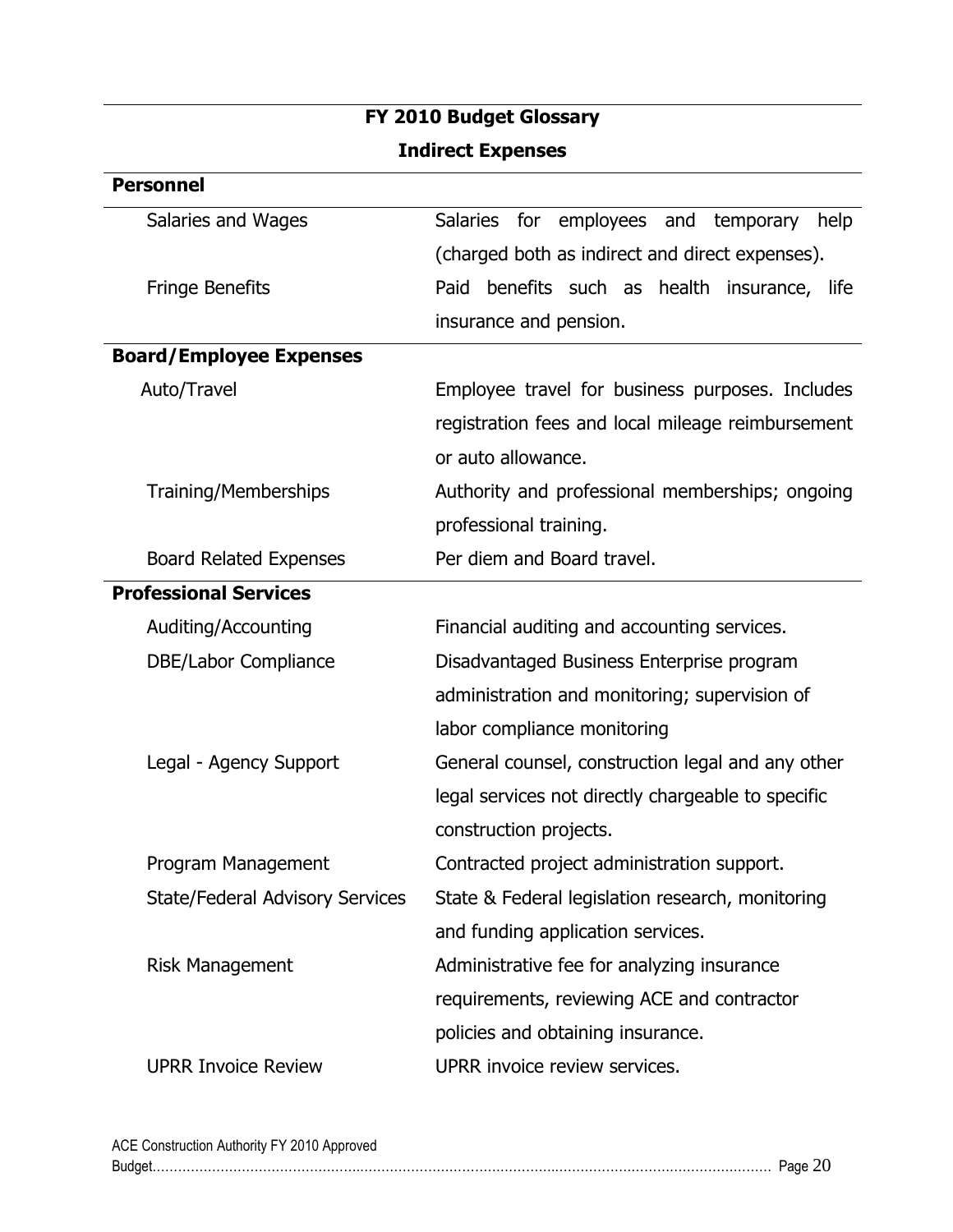| <b>Insurance</b>                | Annual insurance premiums and out-of-pocket           |
|---------------------------------|-------------------------------------------------------|
|                                 | losses                                                |
| <b>Equipment Expense</b>        | office<br>maintenance<br>of<br>Purchase/lease and     |
|                                 | equipment such as copiers, fax machines and           |
|                                 | computers.                                            |
| <b>Office Expense</b>           | Rent on ACE office space, including maintenance       |
|                                 | and miscellaneous expense                             |
| <b>Office Operations</b>        | Office supplies, postage, printing/copying<br>and     |
|                                 | telephones                                            |
| <b>Other</b>                    | General advertising, subscriptions, payroll service   |
|                                 | fees, etc.                                            |
|                                 | <b>Direct Expenses</b>                                |
| <b>Program Management</b>       | The portion of overall program management             |
|                                 | expenses which can be directly charged to             |
|                                 | projects; consists primarily of design and utility    |
|                                 | relocation<br>acquisition<br>support, land<br>related |
|                                 | services and office support.                          |
| <b>Legal</b>                    | Legal expenses which can be directly charged to       |
|                                 | specific projects for land acquisition activities.    |
| <b>Labor Compliance</b>         | Field monitoring and reporting of contractor          |
|                                 | compliance with State and Federal labor laws          |
| <b>Design</b>                   | Preparation of project plans, specifications and      |
|                                 | estimates and support during construction             |
| <b>Right of Way Acquisition</b> | Property acquisition costs, closing costs,            |
|                                 | appraisals, surveys, miscellaneous acquisition        |
|                                 | support costs                                         |
| <b>Utility Relocation</b>       | Costs of relocating utilities, including design       |
| <b>Construction Management</b>  | Field oversight of construction                       |
| <b>Railroad</b>                 | Railroad (UPRR and Metrolink) charges to projects     |
|                                 | for project support, design, procurement and          |